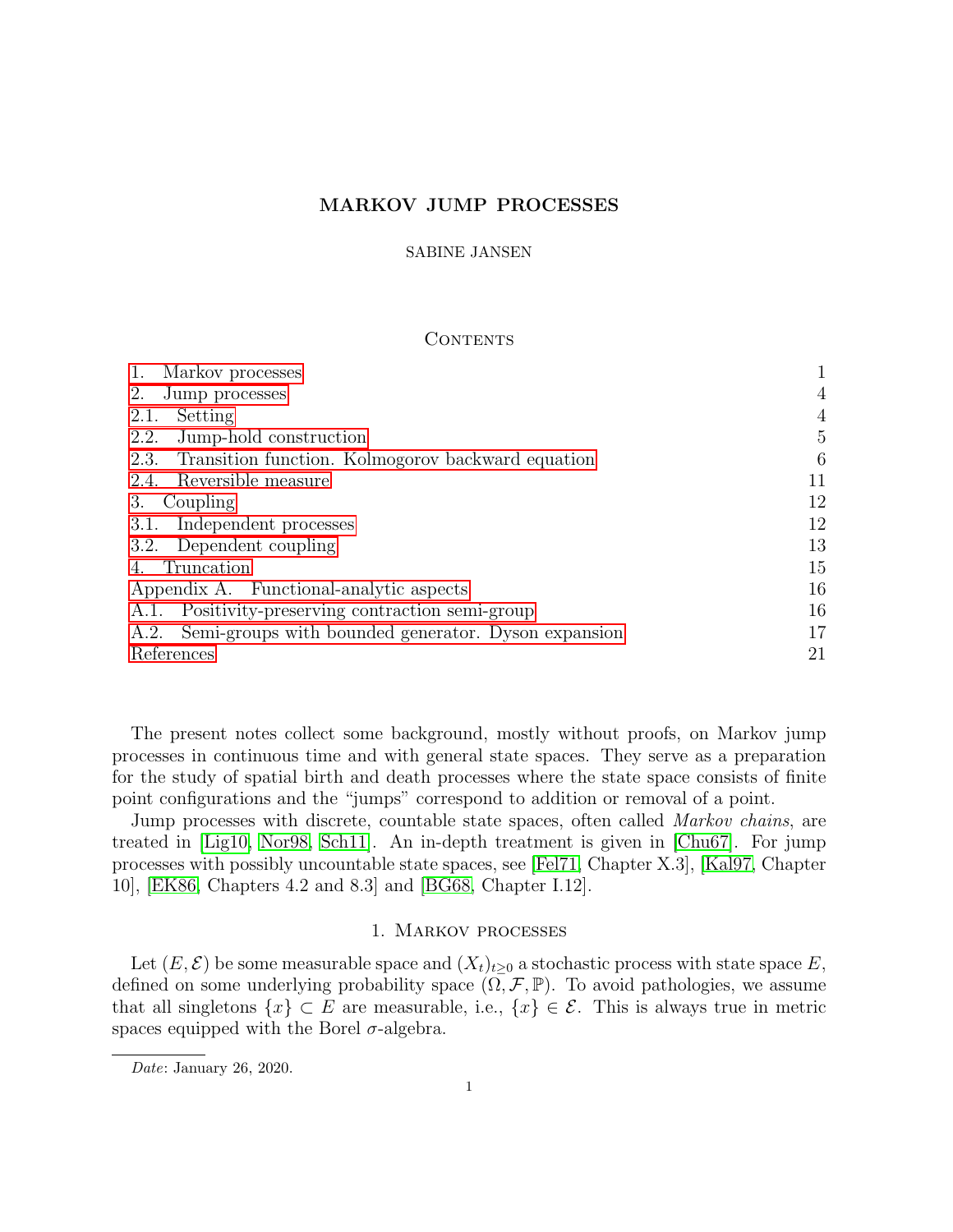**Definition 1.** A Markov kernel *(also called probability kernel or stochastic kernel) on E* is a map  $P: E \times \mathcal{E} \rightarrow [0,1]$  such that:

- (i) The map  $E \to [0, 1], x \mapsto P(x, A)$  is measurable for all  $A \in \mathcal{E}$ .
- (ii) For every  $x \in E$ , the map  $A \mapsto P(x, A)$  is a probability measure on  $(E, \mathcal{E})$ .

A sub-Markov kernel satisfies instead (i) and

(ii) For every  $x \in E$ , the map  $A \mapsto P(x, A)$  is a measure on  $(E, \mathcal{E})$  with total mass  $P(x, E) \leq 1.$ 

A kernel satisfies (i) and

(ii") For every  $x \in E$ , the map  $A \mapsto P(x, A)$  is a measure on  $(E, \mathcal{E})$ .

**Definition 2.** A normal transition function on E is a family  $(P_t)_{t\geq0}$  such that

- (i) Each  $P_t$ ,  $t \geq 0$ , is a Markov kernel on E.
- (ii) The family satisfies the Chapman-Kolmogorov equations, i.e., for all  $x \in E$ ,  $A \in \mathcal{E}$ , and  $s, t \geq 0$ ,

$$
\int_{E} P_t(x, dy) P_s(y, A) = P_{s+t}(x, A).
$$
 (CK)

(iii)  $P_0(x, A) = \delta_x(A)$  for all  $x \in E$  and  $A \in \mathcal{E}$ .

The word "normal" refers to condition (iii). We will always assume that condition (iii) is satisfied and often drop the word "normal" in the sequel.

**Definition 3.** The process  $(X_t)_{t\geq 0}$  satisfies the simple Markov property with respect to the canonical filtration  $\mathcal{F}_t^0 = \sigma(X_s, s \leq t)$  if for all  $t, h \geq 0$  and  $A \in \mathcal{E}$ , any version of the conditional probability  $\mathbb{P}[X_{t+h} \in A | X_t]$  is also a version of the conditional probability  $\mathbb{P}(X_{t+h} \in A \mid X_s, s \leq t)$ , which we write as

$$
\mathbb{P}(X_{t+h} \in A \mid X_s, s \le t) = \mathbb{P}(X_{t+h} \in A \mid X_t) \quad \mathbb{P}\text{-}a.s.
$$
\n<sup>(1)</sup>

The process is a (simple) Markov process with transition function  $(P_t)_{t>0}$  if in addition  $P_h(X_t, A)$  is a version of both these conditional expectations,

$$
\mathbb{P}(X_{t+h} \in A \mid X_s, s \le t) = \mathbb{P}[X_{t+h} \in A \mid X_t] = P_h(X_t, A) \quad \mathbb{P}\text{-}a.s.
$$
 (2)

A useful mnemotechnic notation is

$$
P_h(x, A) = \mathbb{P}(X_{t+h} \in A \mid X_t = x). \tag{3}
$$

**Theorem 4.** Let  $(P_t)_{t>0}$  be a normal transition function on E and  $\mu$  a probability measure on E. Assume that E is Polish. Then there exists a simple Markov process  $(X_t)_{t>0}$ , defined on some probability space  $(\Omega, \mathcal{F}, \mathbb{P}^{\mu})$ , with transition function  $(P_t)_{t\geq 0}$  and initial  $\lim_{\alpha \to 0} \mathbb{P}^{\mu}(X_0 \in \cdot) = \mu(\cdot).$ 

For  $\mu = \delta_x$  we use the notation  $\mathbb{P}_x := \mathbb{P}^{\delta_x}$ . Thus  $X_0 = x$ ,  $\mathbb{P}_x$ -a.s.

The stochastic process in the theorem (more precisely, the tuple  $(\Omega, \mathcal{F}, \mathbb{P}^{\mu}, (X_t)_{t\geq 0})$ ) is not uniquely determined by the transition function but the finite-dimensional distributions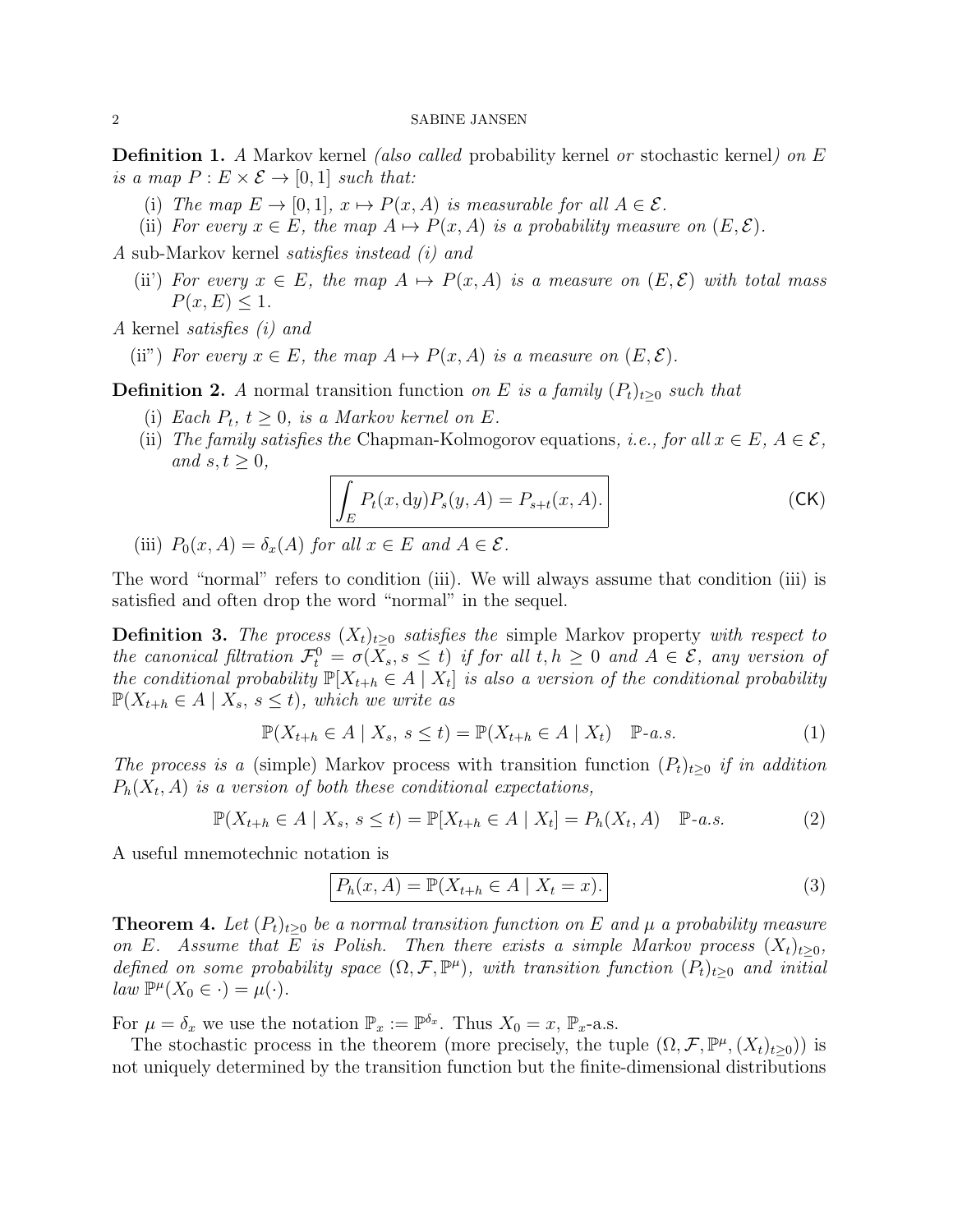are. If  $(X_t)_{t\geq0}$  is a simple Markov process with transition function  $(P_t)_{t\geq0}$  and initial law  $\mu$ , then

$$
\mathbb{P}^{\mu}(X_{t_1} \in A_1, ..., X_{t_n} \in A_n)
$$
  
=  $\int_{E^{n+1}} \mu(\mathrm{d}x_0) P_{t_1}(x_0, \mathrm{d}x_1) P_{t_2-t_1}(x_1, \mathrm{d}x_2) \cdots P_{t_{n-t_{n-1}}}(x_{n-1}, \mathrm{d}x_n) \mathbb{1}_{A_1}(x_1) \cdots \mathbb{1}_{A_n}(x_n)$ 

for all  $n \in \mathbb{N}, 0 \le t_1 < \cdots < t_n, A_1, \ldots, A_n \in \mathcal{E}$ . As a consequence, any two Markov processes with same initial law and same transition function are equal in distribution (meaning that they have the same finite-dimensional distributions). The proof of the theorem consists in applying Kolmogorov's extension theorem to the product space  $\Omega =$  $E^{[0,\infty)}$  equipped with the product  $\sigma$ -algebra  $\mathcal{F} = \mathcal{E}^{[0,\infty)}$ , the maps  $X_t((\omega_s)_{s\geq 0}) := \omega_t$ , and a well-chosen family of finite-dimensional distributions. In particular, the underlying measure space  $(\Omega, \mathcal{F})$  can be chosen independent of the initial law  $\mu$ .

Remark (Markov family). A slightly stronger version of the theorem holds true: there exists a tuple  $(\Omega, \mathcal{F}, (\mathbb{P}_x)_{x \in E}, (X_t)_{t \geq 0})$  such that:

- $(\Omega, \mathcal{F})$  is a measurable space.
- Each  $\mathbb{P}_x, x \in E$ , is a probability measure on  $(E, \mathcal{E})$ .
- Each  $X_t$ ,  $t \geq 0$ , is a measurable map from  $\Omega$  to E (measurable with respect to F and  $\mathcal{E}$ ).
- $X_0 = x$ ,  $\mathbb{P}_x$ -almost surely.
- For every  $A \in \mathcal{E}$  and  $t \geq 0$ , the map  $E \to \mathbb{R}$ ,  $x \mapsto \mathbb{P}_x(X_t \in A)$  is measurable.
- For all  $x \in E$ ,  $t, h \geq 0$ , and  $A \in \mathcal{E}$ , we have

$$
\mathbb{P}_x\big(X_{t+h}\in A\mid X_s, 0\leq s\leq t\big)=P_h(X_t, A)\quad \mathbb{P}_x\text{-a.s.}
$$

The extended version of the theorem emphasizes that there is actually a *family* of probability measures  $(\mathbb{P}_x)_{x\in E}$  and paves the way for the abstract notion of Markov family, see [\[KS91,](#page-20-9) Definition 5.11] or [\[Sch18,](#page-20-10) Definition 4.10].

# Invariant and reversible measure

**Definition 5.** Let  $(P_t)_{t>0}$  be a Markov transition function on  $(E, \mathcal{E})$ . A probability measure  $\mu$  on  $(E, \mathcal{E})$  is invariant with respect to  $(P_t)_{t>0}$  if for all  $t \geq 0$ 

$$
\int_{E} \mu(\mathrm{d}x) P_t(x, A) = \mu(A) \quad (A \in \mathcal{E}).
$$

A convenient sufficient criterion for invariance is *reversibility*. For  $t \geq 0$ , consider the t-dependent measure  $\mu \otimes P_t$  on  $E \times E$  given by

$$
(\mu \otimes P_t)(A \times B) = \int_A \mu(\mathrm{d}x) P_t(x, B).
$$

A good way to remember this definition is to write

$$
(\mu \otimes P_t)(d(x, y)) = \mu(dx)P_t(x, dy).
$$

A measure  $\nu$  on  $E \times E$  is *symmetric* if  $\nu(A \times B) = \nu(B \times A)$  for all  $A, B \in \mathcal{E}$ .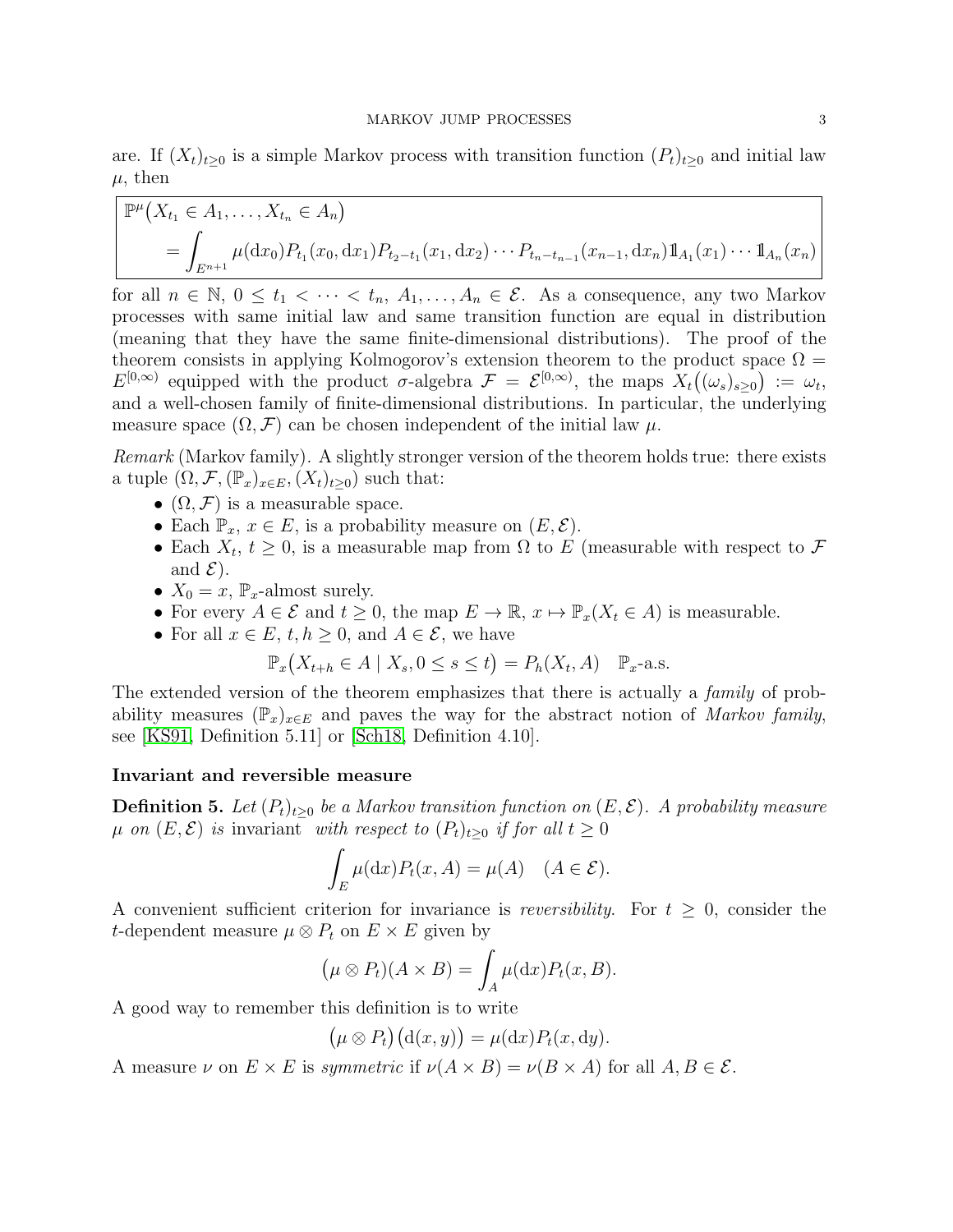#### 4 SABINE JANSEN

**Definition 6.** Let  $(P_t)_{t>0}$  be a transition function on  $(E, \mathcal{E})$ . A probability measure  $\mu$  on  $(E, \mathcal{E})$  is reversible with respect to  $(P_t)_{t>0}$  if for all  $t \geq 0$ , the measure  $\mu \otimes P_t$  is symmetric, i.e.,

$$
\int_A \mu(\mathrm{d}x) P_t(x, B) = \int_B \mu(\mathrm{d}y) P_t(y, A)
$$

for all  $A, B \in \mathcal{E}$  and  $t > 0$ .

*Remark.* More generally, if  $K(x, dy)$  is a kernel and  $\mu$  a measure and

$$
\int_A \mu(\mathrm{d}x) K(x, B) = \int_B \mu(\mathrm{d}y) K(y, A)
$$

for all  $A, B \in \mathcal{E}$ , then we say that  $\mu$  symmetrizes K or it is a symmetrizing measure. We reserve the word "reversible" for probability measures and Markov transition functions.

A convenient mnemotechnic notation for the symmetry of  $\mu \otimes P_t$  is

$$
\mu(\mathrm{d}x)P_t(x,\mathrm{d}y) = \mu(\mathrm{d}y)P_t(y,\mathrm{d}x). \tag{4}
$$

This relation is often referred to as *detailed balance equation*. If E is discrete, then physicists think of  $\mu({x})P_t(x, {y})$  as a current from x to y. Detailed balance then says that the current from  $x$  to  $y$  is the same as the current from  $y$  to  $x$ .

**Lemma 7.** If a probability measure  $\mu$  is reversible for the (Markov) transition function  $(P_t)_{t\geq0}$ , then it is invariant with respect to  $(P_t)_{t\geq0}$ .

For the lemma it is important that  $P_t(x, E) = 1$ —symmetrizing measures for sub-Markov transition functions are not necessarily invariant!

### 2. Jump processes

<span id="page-3-1"></span><span id="page-3-0"></span>2.1. Setting. Let  $\Pi(x, dy)$  be a Markov kernel on  $(E, \mathcal{E})$  and  $\lambda : E \to [0, \infty)$  a nonnegative measurable function. Define the jump kernel

$$
K(x, dy) = \lambda(x)\Pi(x, dy)
$$

(more precisely, K is the kernel given by  $K(x, A) = \lambda(x)P(x, A)$ ). We assume that each singleton is measurable and

$$
\Pi(x, E \setminus \{x\}) = 1 \qquad (x \in E).
$$

We would like to define a Markov process  $(X_t)_{t>0}$  with state space E and piecewise constant sample paths. The behavior, loosely speaking, should be as follows.

Suppose the process starts in  $X_0 = x$ . Then it waits for random time with exponential distribution  $\tau_1 \sim \text{Exp}(\lambda(x))$ —this is often referred to as an exponential clock. At  $t = \tau_1$  i.e. when the exponential clock rings—the process jumps to a new location  $X_{\tau_1} = y$ , chosen according to the Markov kernel  $\Pi(x, dy)$ . Then it waits again until an exponential clock with parameter  $\lambda(y)$  rings and jumps to a new location z chosen according to the kernel  $\Pi(y, dz)$ , etc.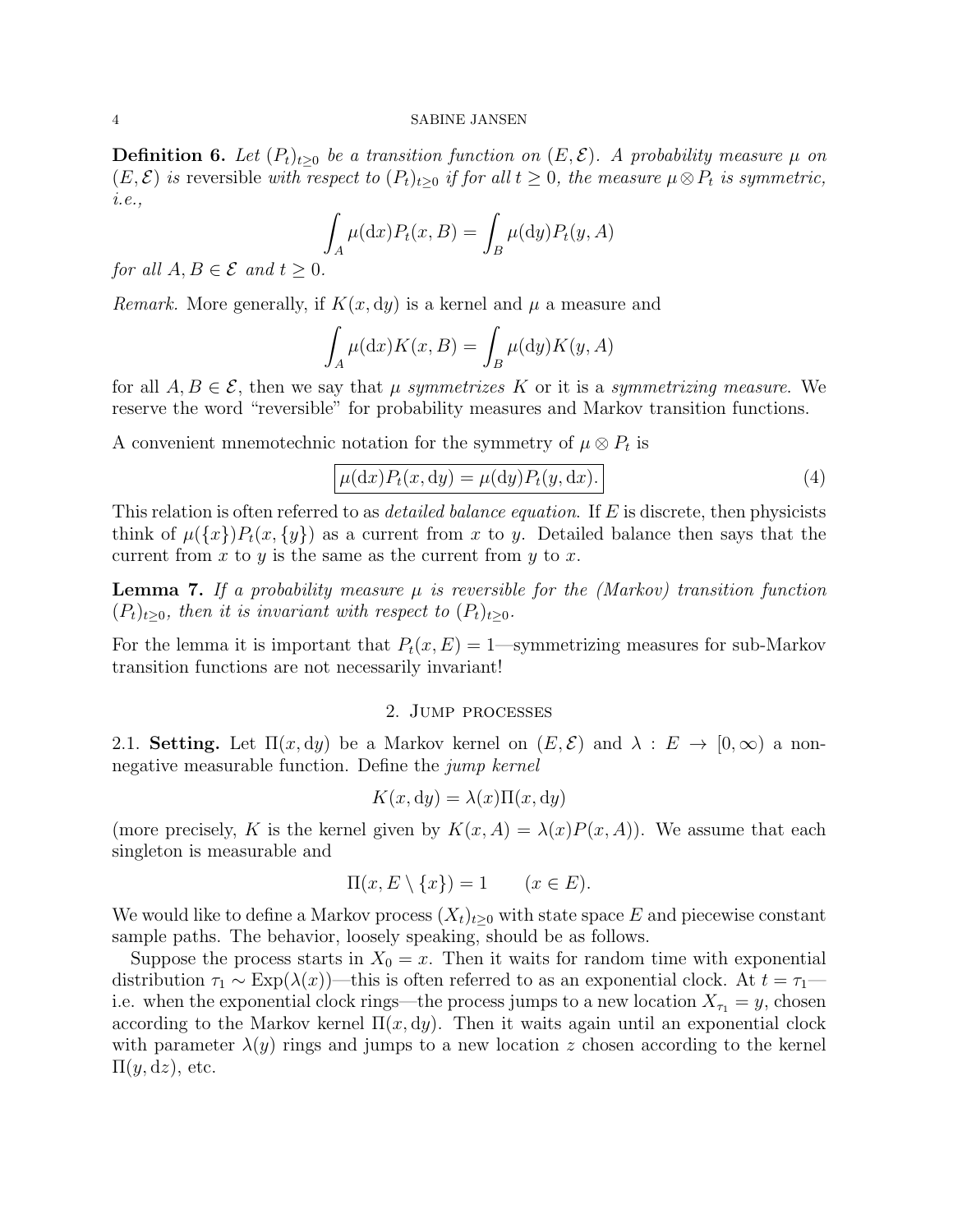In the context of spatial birth and death processes, the state space  $E$  consists of configurations of points e.g. in some bounded domain in  $\mathbb{R}^d$  and the "jumps" correspond to addition or removal of some points of the configuration.

Jump processes can be approached in two complementary ways. They can be constructed directly with the jump-hold construction, using an auxiliary embedded discretetime Markov chain and exponential random variables. A more analytic angle of attack is to define first the associated transition function.

<span id="page-4-0"></span>2.2. Jump-hold construction. Let us fix some initial law  $\mu$ . Suppose we are given a probability space  $(\Omega, \mathcal{F}, \mathbb{P}^{\mu})$  and random variables  $Z_n : \Omega \to E$ ,  $n \in \mathbb{N}_0$ , and  $\tau_k : \Omega \to$  $\mathbb{R}_+ \cup \{\infty\}, k \in \mathbb{N}$ , such that:

(i)  $(Z_n)_{n\in\mathbb{N}_0}$  is a discrete-time Markov process with transition kernel  $\Pi$  and initial law  $Z_0 \sim \mu$ . Thus

$$
\mathbb{P}^{\mu}\big(Z_0 \in A_0, \ldots, Z_n \in A_n\big) = \int_{E^{n+1}} \mu(\mathrm{d} z_0) \Pi(z_0, \mathrm{d} z_1) \cdots \Pi(z_{n-1}, \mathrm{d} z_n) \mathbb{1}_{A_0}(z_0) \cdots \mathbb{1}_{A_n}(z_n),
$$

for all  $n \in \mathbb{N}_0$  and  $A_0, \ldots, A_n \in \mathcal{E}$ . The chain  $(Z_n)_{n \in \mathbb{N}_0}$  is called *embedded jump* chain.

(ii) Conditional on  $(Z_k)_{k \in \mathbb{N}_0}$ , the variables  $\tau_k, k \in \mathbb{N}$  are independent exponential ran-dom variables<sup>[1](#page-4-1)</sup> with parameters  $\lambda(Z_{k-1}),$ , i.e.,

$$
\mathbb{P}^{\mu}(\tau_1 \geq s_1, \ldots, \tau_n \geq s_n \mid Z_k, k \in \mathbb{N}_0) = \prod_{i=1}^n e^{-\lambda(Z_{i-1})s_i}.
$$

for all  $n \in \mathbb{N}$  and all  $s_1, \ldots, s_n \geq 0$ . The  $\tau_i$ 's are called *holding times*.

Remark. If E is Polish, the existence of a tuple  $(\Omega, \mathcal{F}, \mathbb{P}^{\mu}, (Z_n)_{n \in \mathbb{N}_0}, (\tau_n)_{n \in \mathbb{N}})$  as above can be checked with Kolmogorov's extension theorem. The existence can also be checked with the Ionescu-Tulcea theorem [\[Kle08,](#page-20-11) Theorem 14.32], which is applicable for every measurable space  $(E, \mathcal{E})$ —the space E need not be Polish.

Define

$$
T_0 := 0
$$
,  $T_k := \tau_1 + \cdots + \tau_k$   $(k \in \mathbb{N})$ ,  $\zeta := \sum_{i=1}^{\infty} \tau_i$ .

The sum  $\zeta$  is always well-defined with values in  $\mathbb{R}_+ \cup \{\infty\}$ . It will play the role of the *life-time* of our jump process. The random time interval  $[0, \zeta)$  can be partitioned as

$$
[0, \zeta) = \bigcup_{k=0}^{\infty} [T_k, T_{k+1}).
$$

To help us deal with the case  $\zeta < \infty$ , we enlarge the state space E by adding a state  $\partial \notin E$ , called coffin or cemetery. Then we set

$$
E_{\partial} := E \cup \{ \partial \}
$$

<span id="page-4-1"></span><sup>&</sup>lt;sup>1</sup>If  $\lambda = 0$ , we define Exp( $\lambda$ ) as the measure on  $\mathbb{R}_+ \cup {\infty}$  that puts full mass on  ${\infty}$ . Thus  $T \sim \text{Exp}(\lambda)$ if and only if  $T = \infty$  almost surely. This is consistent with the equality  $\mathbb{P}(T \ge t) = \exp(-\lambda t)$  for all  $t \ge 0$ .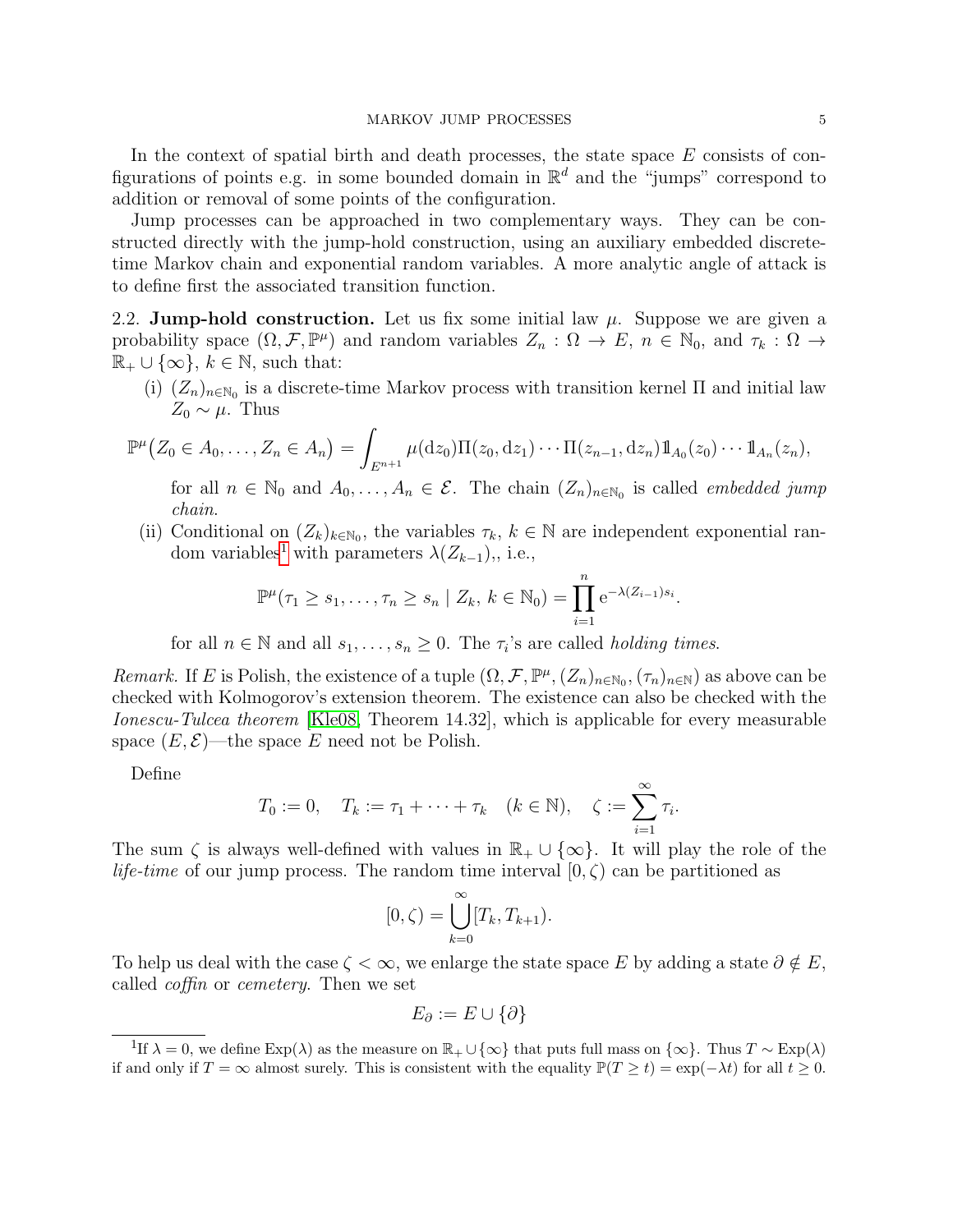and let  $\mathcal{E}_{\partial}$  be the smallest  $\sigma$ -algebra containing all sets  $E \in \mathcal{E}$  and the singleton  $\{\partial\}$ . We define a process  $(X_t^{\partial})_{t\geq0}$  with state space  $E_{\partial}$  by

$$
X_t^{\partial} := \begin{cases} Z_k, & t \in [T_k, T_{k+1}), \\ \partial, & t \ge \zeta. \end{cases}
$$

Thus  $X_t^{\partial} = Z_0 = X_0^{\partial}$  on  $[0, \tau_1)$ ,  $X_t^{\partial} = Z_1$  on  $[\tau_1, \tau_1 + \tau_2)$ , etc. Then

$$
\zeta = \min\{t \ge 0 \mid X_t^{\partial} = \partial\}.
$$

The random time is called the *life-time* of the process. Finally we define the number of jumps up to time  $t$  as

$$
N_t := \max\{k \in \mathbb{N}_0 \mid \tau_1 + \dots + \tau_k \le t\} = \#\{k \in \mathbb{N}_0 \mid T_k \le t\}
$$

and note

$$
\zeta > t \Leftrightarrow N_t < \infty.
$$

**Definition 8.** The process  $(X_t^{\partial})_{t\geq0}$  defined on  $(\Omega, \mathcal{F}, \mathbb{P}^{\mu})$  is non-explosive if its life-time is infinite,  $\mathbb{P}^{\mu}$ -almost surely, and explosive otherwise.

Thus  $(X_t^{\partial})_{t\geq 0}$  is non-explosive if and only if

$$
\sum_{k=1}^{\infty} \tau_k = \infty, \quad \mathbb{P}^{\mu} \text{-a.s.}
$$

If the process is non-explosive, there is no need to extend the state space from E to  $E^{\partial}$  and we can define instead a process with state space E as follows. Let  $N \subset \Omega$  be a measurable set with  $\mathbb{P}^{\mu}(N) = 0$  such that  $\sum_{k=1}^{\infty} \tau_k = \infty$  (hence  $\zeta = \infty$ ) on  $\Omega \setminus N$ . Let  $x_0 \in E$  be an arbitrary element. We define

$$
X_t(\omega) := \begin{cases} Z_k(\omega), & \omega \in \Omega \setminus N \text{ and } t \in [T_k(\omega), T_{k+1}(\omega)), \\ x_0, & \omega \in N. \end{cases}
$$

Then  $(X_t)_{t\geq 0}$  is a stochastic process with state space E, moreover  $X_t(\omega) = X_t^{\partial}(\omega)$  for all  $t \geq 0$  and all  $\omega \in \Omega \setminus N$  (the processes are *indistinguishable*).

### <span id="page-5-0"></span>2.3. Transition function. Kolmogorov backward equation.

<span id="page-5-1"></span>2.3.1. Analytic construction. Intuitively, a path from  $x_0$  to  $x_k \in A$  in time t that has exactly k jumps at the moments  $0 < t_1 < \cdots < t_k < t$  and locations  $x_1, \ldots, x_k$  right after the jumps should be associated with the weight

$$
\lambda(x_0) e^{-\lambda(x_0)t_1} \Pi(x_0, dx_1) e^{-\lambda(x_1)(t_2 - t_1)} \Pi(x_1, dx_2) \cdots \Pi(x_{k-1}, dx_k) \lambda(x_{k-1}) e^{-\lambda(x_{k-1})(t - t_k)}.
$$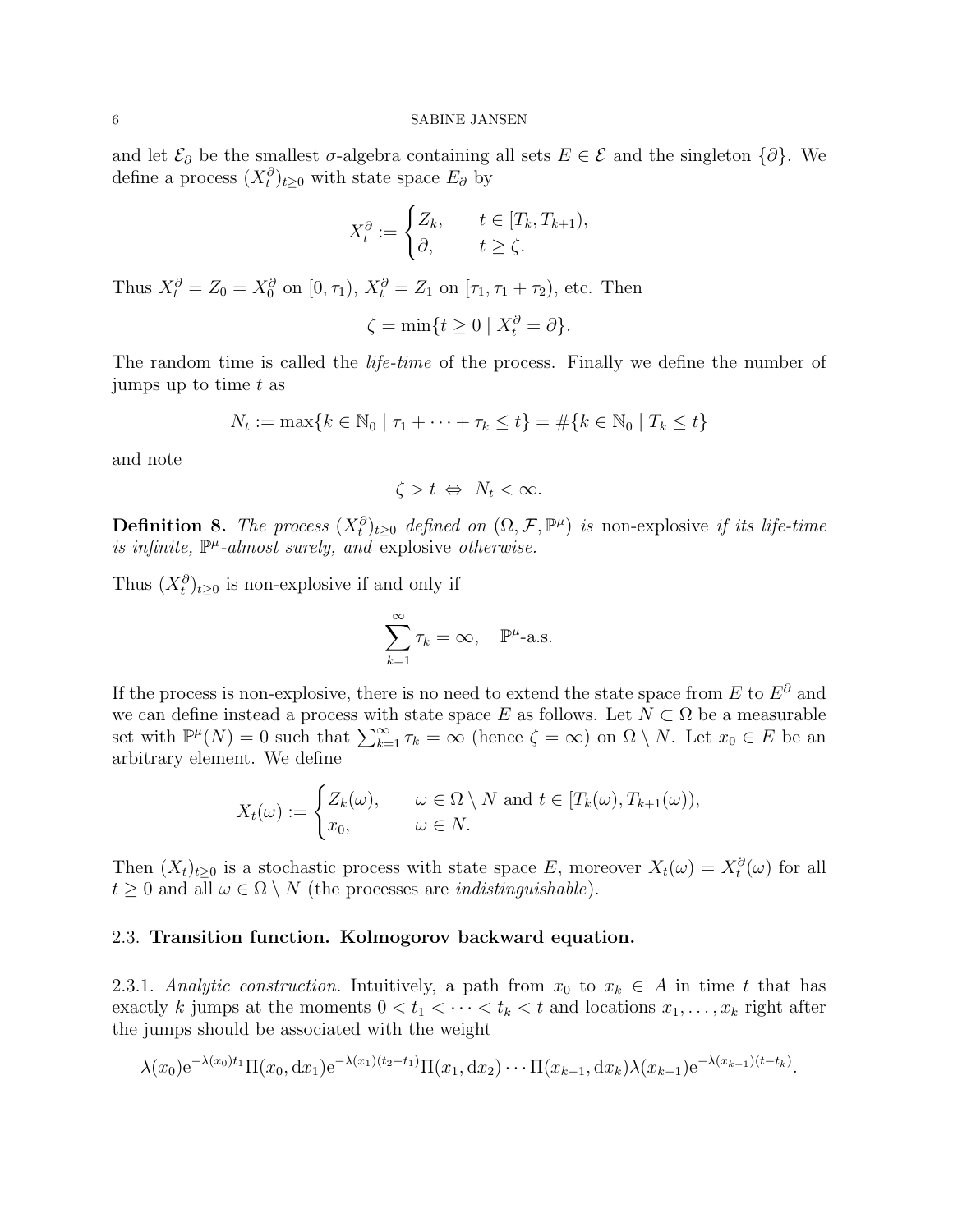This motivates the following definition. For  $t > 0$ ,  $n \in \mathbb{N}$ ,  $x_0 \in E$ , and  $A \in \mathcal{E}$ , set

$$
P_t^{(n)}(x_0, A) = e^{-\lambda(x_0)t} \delta_{x_0}(A)
$$
  
+ 
$$
\sum_{k=1}^n \int_{0 < t_1 < \dots < t_k \le t} dt_1 \cdots dt_k \int_{E^k} \Pi(x_0, dx_1) \Pi(x_1, dx_2) \cdots \Pi(x_{k-1}, dx_k) \Pi_A(x_k)
$$
  
 
$$
\times \lambda(x_0) e^{-\lambda(x_0)t_1} \lambda(x_1) e^{-\lambda(x_1)(t_2 - t_1)} \times \dots \times \lambda(x_{k-1}) e^{-\lambda(x_{k-1})(t - t_k)}.
$$
 (5)

For  $n = 0$  we set

<span id="page-6-1"></span><span id="page-6-0"></span>
$$
P_t^{(0)}(x_0, A) = e^{-\lambda(x_0)t} \delta_{x_0}(A).
$$

This defines a family of mappings  $P_t^{(n)}$  $t_t^{(n)}: E \times \mathcal{E} \to [0, \infty), t \geq 0, n \in \mathbb{N}$ . We note the joint measurability in t and x: for every  $n \in \mathbb{N}_0$  and  $A \in \mathcal{E}$ , the map

$$
\mathbb{R}_+ \times E \to \mathbb{R}_+, \quad (t, x) \mapsto P_t^{(n)}(x, A)
$$

is measurable.

<span id="page-6-2"></span>**Lemma 9.** The family  $(P_t^{(n)})$  $(t^{(n)})_{n\in\mathbb{N}_0,t\geq 0}$  satisfies

$$
P_t^{(n+1)}(x,A) = e^{-\lambda(x)t} \delta_x(A) + \int_0^t ds \int_E \lambda(x) e^{-\lambda(x)s} \Pi(x,dy) P_{t-s}^{(n)}(y,A), \tag{6}
$$

for all  $n \in \mathbb{N}_0$ ,  $t \geq 0$ ,  $x \in E$ , and  $A \in \mathcal{E}$ .

The recurrence relation together with the explicit value of  $P_t^{(0)}$  $t_t^{(0)}$  is often used as a definition of  $P_t^{(n)}$  $t^{(n)}$ , instead of the sum [\(5\)](#page-6-0), see e.g. [\[Lig10,](#page-20-1) Chapter 2.5] for discrete countable space E, and [\[Fel71,](#page-20-5) Chapter X.3] for the general case.

**Lemma 10.** We have  $P_t^{(n)}$  $P_t^{(n)}(x,E) \le P_t^{(n+1)}$  $t_t^{(n+1)}(x,E) \leq 1$ , for all  $n \in \mathbb{N}_0$  and  $x \in E$ .

Let  $P_t^{\langle k \rangle}$  $t^{(k)}(x_0, A)$  be the k-th summand in [\(5\)](#page-6-0) so that

$$
P_{s+t}^{(n)}(x, A) = \sum_{k=0}^{n} P_t^{\langle k \rangle}(x, A).
$$

**Lemma 11.** For all  $s, t \geq 0$ ,  $n \in \mathbb{N}_0$ ,  $x \in E$ , and  $A \in \mathcal{E}$ , we have

$$
P_{s+t}^{\langle n \rangle}(x,A) = \sum_{k=0}^{n} \int_{E} P_{s}^{\langle k \rangle}(x,\mathrm{d}y) P_{t}^{\langle n-k \rangle}(y,A).
$$

Compare [\[Chu67,](#page-20-4) Chapter II.18, Eq. (5].

Clearly the pointwise limit

$$
P_t^*(x, A) := \lim_{n \to \infty} P_t^{(n)}(x, A)
$$

exists for all  $t \geq 0$ ,  $x \in E$ , and  $A \in \mathcal{E}$  and satisfies  $P_t^*(x, A) \leq P_t^*(x, E) \leq 1$ . The convergence is monotone,  $P_t^{(n)}$  $P_t^{(n)}(x, A) \nearrow P_t^{*}(x, A).$ 

**Proposition 12.** The family  $(P_t^*)_{t\geq 0}$  is a normal sub-Markov transition function, i.e.,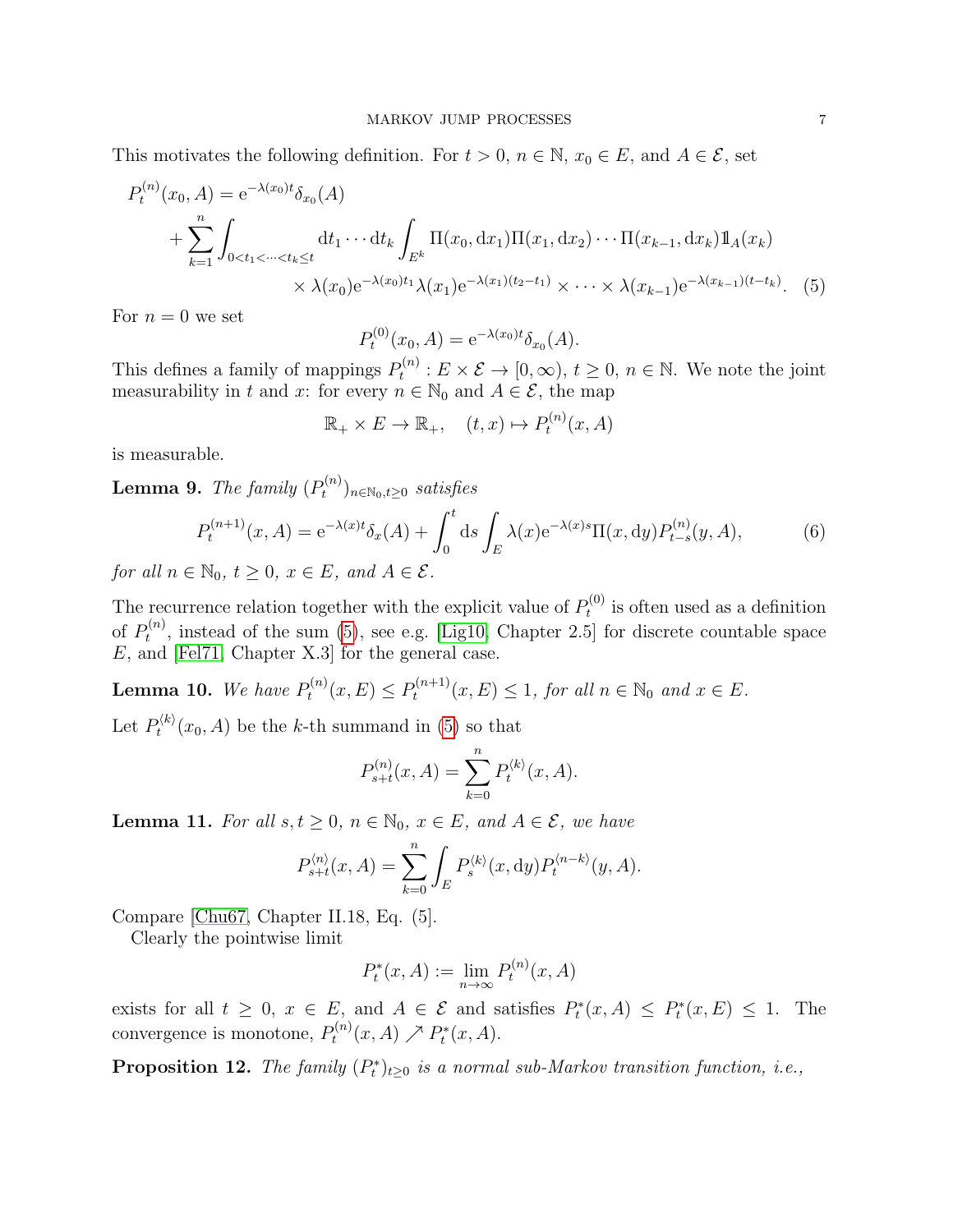- (a) Each  $P_t^*$  is a sub-Markov kernel.
- (b)  $P_0^*(x, \cdot) = \delta_x(\cdot)$ , for all  $x \in E$ .
- (c)  $(P_t^*)_{t\geq0}$  satisfies the Chapman-Kolmogorov equations.

<span id="page-7-4"></span>**Proposition 13.** The sub-Markov transition function  $(P_t^*)_{t\geq0}$  solves the integrated backward Kolmogorov equation, i.e.,

<span id="page-7-1"></span>
$$
P_t^*(x, A) = e^{-\lambda(x)t} \delta_x(A) + \int_0^t ds \int_E \lambda(x) e^{-\lambda(x)(t-s)} \Pi(x, dy) P_s^*(y, A). \tag{7}
$$

for all  $t \geq 0$ ,  $x \in E$ , and  $A \in \mathcal{E}$ .

*Proof.* We pass to the limit  $n \to \infty$  in the recurrence relation [\(6\)](#page-6-1). On the right-hand side the exchange of limits and integration is justified by monotone convergence. We obtain the integral equation

<span id="page-7-0"></span>
$$
P_t^*(x, A) = e^{-\lambda(x)t} \delta_x(A) + \int_0^t ds \int_E \lambda(x) e^{-\lambda(x)s} \Pi(x, dy) P_{t-s}^*(y, A).
$$
 (8)

A change of variables from s to  $t - s$  in [\(8\)](#page-7-0) yields Eq. [\(7\)](#page-7-1).

Differentiating on both sides of [\(7\)](#page-7-1) yields an integro-differential equation.

**Definition 14.** We say that  $(P_t)_{t\geq0}$  solves the backward Kolmogorov equation if  $(P_t)_{t\geq0}$ is a sub-Markov normal transition function and for all  $x \in E$  and  $A \in \mathcal{E}$ , the map  $t \mapsto$  $P_t(x, A)$  is differentiable on  $\mathbb{R}_+$  and

$$
\frac{\partial}{\partial t}P_t(x,A) = -\lambda(x)P_t(x,A) + \lambda(x)\int_E \Pi(x,\mathrm{d}y)P_t(y,A). \tag{9}
$$

The backward Kolmogorov equation can be rewritten with the jump kernel  $K(x, dy) =$  $\lambda(x)\Pi(x,dy)$  as

$$
\frac{\partial}{\partial t}P_t(x, A) = \int_E K(x, dy) (P_t(y, A) - P_t(x, A)). \tag{10}
$$

### <span id="page-7-2"></span>Theorem 15.

- (a) The family  $(P_t^*)_{t\geq0}$  solves the backward Kolmogorov equation.
- (b) Every sub-Markov transition function  $(P_t)_{t\geq0}$  that solves the backward Kolmogorov equation satisfies  $P_t(x, A) \ge P_t^*(x, A)$  for all  $t \ge 0$ ,  $x \in E$ , and  $A \in \mathcal{E}$ .
- (c) If  $P_t^*(x, E) = 1$  for all  $x \in E$  and  $t \ge 0$ , then  $(P_t^*)_{t \ge 0}$  is the unique solution of the backward Kolmogorov equation.

Parts (a) and (b) say that  $(P_t^*)_{t\geq 0}$  is the minimal solution of the backward Kolmogorov equation, part (c) says that if the minimal solution is stochastic (another word for Markov, as opposed to sub-Markov), then it is the unique solution.

Before we prove Theorem [15,](#page-7-2) we check that  $t \mapsto P_t^*(x, A)$  is continuous.

<span id="page-7-3"></span>**Lemma 16.** For every  $x \in E$  and  $A \in \mathcal{E}$ , the map  $t \mapsto P_t^*(x, A)$  is continuous on  $\mathbb{R}_+$ .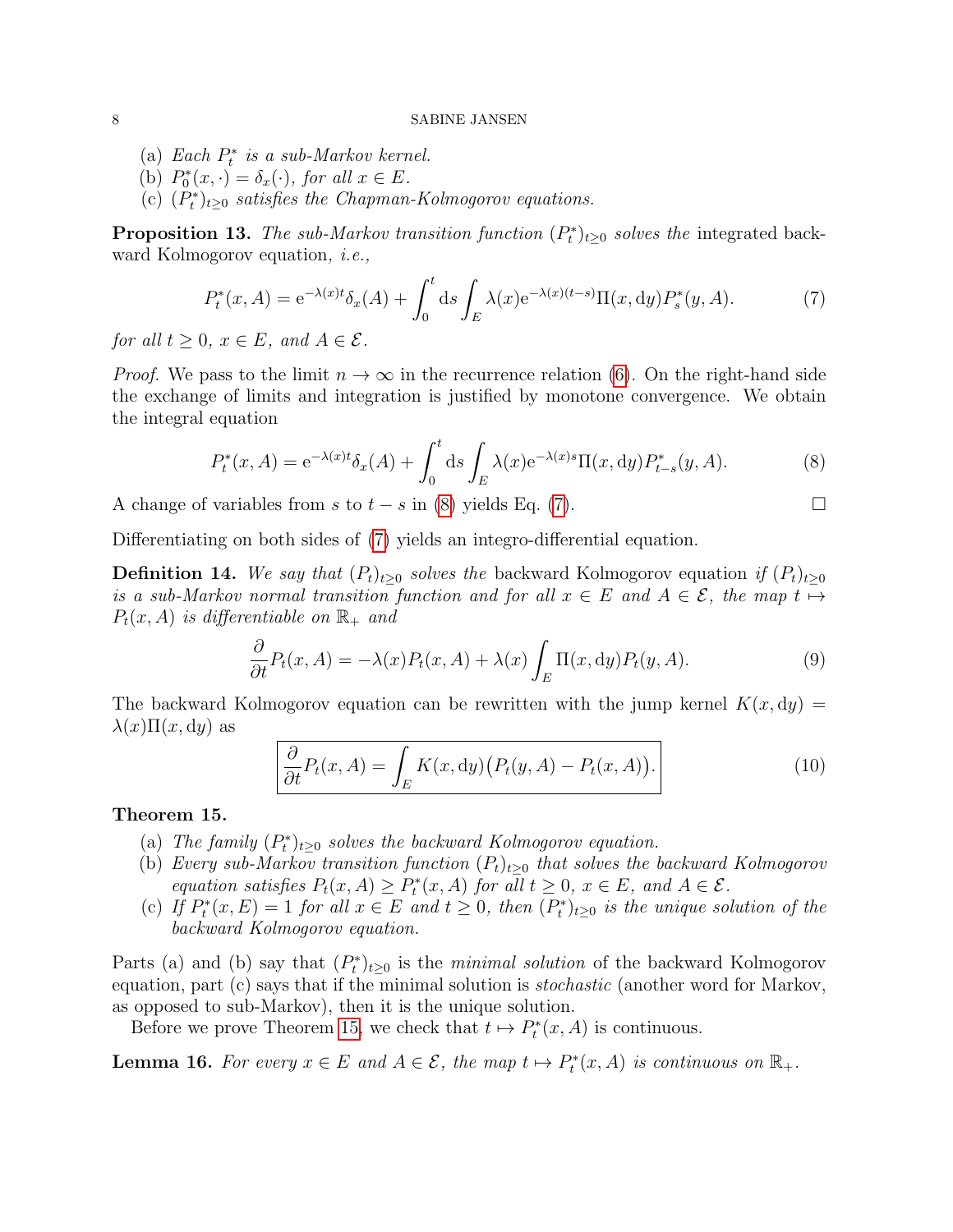*Proof.* We show first continuity in 0. Let  $f : E \to \mathbb{R}_+$  be a measurable, bounded function and  $(P_t^* f)(x) := \int_E P_t^*(x, dy) f(y)$ . Notice  $P_t^* f \ge 0$  and

$$
\sup_{x \in E} (P_t^* f)(x) \le \sup_{x \in E} f(x).
$$

By the integrated backward Kolmogorov equation in the form [\(8\)](#page-7-0), we have

$$
(P_t^* f)(x) = e^{-\lambda(x)t} f(x) + \int_0^t ds \int_E \lambda(x) e^{-\lambda(x)s} \Pi(x, dy) (P_{t-s}^* f)(y).
$$

It follows that

$$
\left| (P_t^* f)(x) - e^{-\lambda(x)t} f(x) \right| \le \left( \int_0^t \lambda(x) e^{-\lambda(x)s} ds \right) \sup_{x \in E} f(x)
$$
  
=  $(1 - e^{-\lambda(x)t}) \sup_{x \in E} f(x)$   
 $\le \lambda(x) t \sup_{x \in E} f(x).$ 

For the last bound we have applied the inequality  $\exp(u) \geq 1 + u$  to  $u = -\lambda(x)t$ . It follows in particular that  $(P_t^* f)(x) \to f(x)$  as  $t \searrow 0$ , for all  $x \in E$ .

Now let  $t, h \geq 0$  and  $A \in \mathcal{E}$ . Set  $f(x) := P_t^*(x, A)$ . By the Chapman-Kolmogorov equation,

$$
P_{t+h}^*(x, A) = \int_E P_h^*(x, dy) P_t^*(y, A) = (P_h^* f)(x).
$$

As a consequence,

<span id="page-8-1"></span>
$$
\left|P_{t+h}^*(x,A) - P_t^*(x,A)\right| \le h\lambda(x) + \left|e^{-\lambda(x)h} - 1\right| \le 2h\lambda(x)
$$

and the map  $t \mapsto P_t^*(x, A)$  is continuous (in fact, Lipschitz-continuous) on  $\mathbb{R}_+$ .

*Proof of Theorem [15.](#page-7-2)* (a) Below we check that the right-hand side of  $(7)$  is differentiable in  $t$ , with derivative

<span id="page-8-0"></span>
$$
-\lambda(x)e^{-\lambda(x)t}\delta_x(A) - \int_0^t ds \int_E \lambda(x)^2 e^{-\lambda(x)(t-s)}\Pi(x,dy)P_s^*(y,A) + \int_E \lambda(x)\Pi(x,dy)P_t^*(y,A). \tag{11}
$$

The first two terms can be regrouped by using [\(7\)](#page-7-1), which gives  $-\lambda(x)P_t^*(x, A)$ . It follows that [\(11\)](#page-8-0) is equal to the right-hand side of the backward Kolmogorov equation for  $P_t^*$ .

It remains to prove that the right-hand side of  $(7)$  is differentiable in t with derivative given by [\(11\)](#page-8-0). The integral equation [\(7\)](#page-7-1) yields, for  $h > 0$ ,

$$
\frac{1}{h} \left( P_{t+h}^*(x, A) - P_t(x, A) \right) = \frac{1}{h} \left( e^{-\lambda(x)(t+h)} - e^{-\lambda(x)t} \right) \delta_x(A)
$$
\n
$$
+ \int_0^t \mathrm{d}s \int_E \lambda(x) \frac{1}{h} \left( e^{-\lambda(x)h} - 1 \right) e^{-\lambda(x)(t-s)} \Pi(x, \mathrm{d}y) P_s^*(y, A)
$$
\n
$$
+ \frac{1}{h} \int_t^{t+h} \mathrm{d}s \int_E \lambda(x) e^{-\lambda(x)(t+h-s)} \Pi(x, \mathrm{d}y) P_s^*(y, A) \tag{12}
$$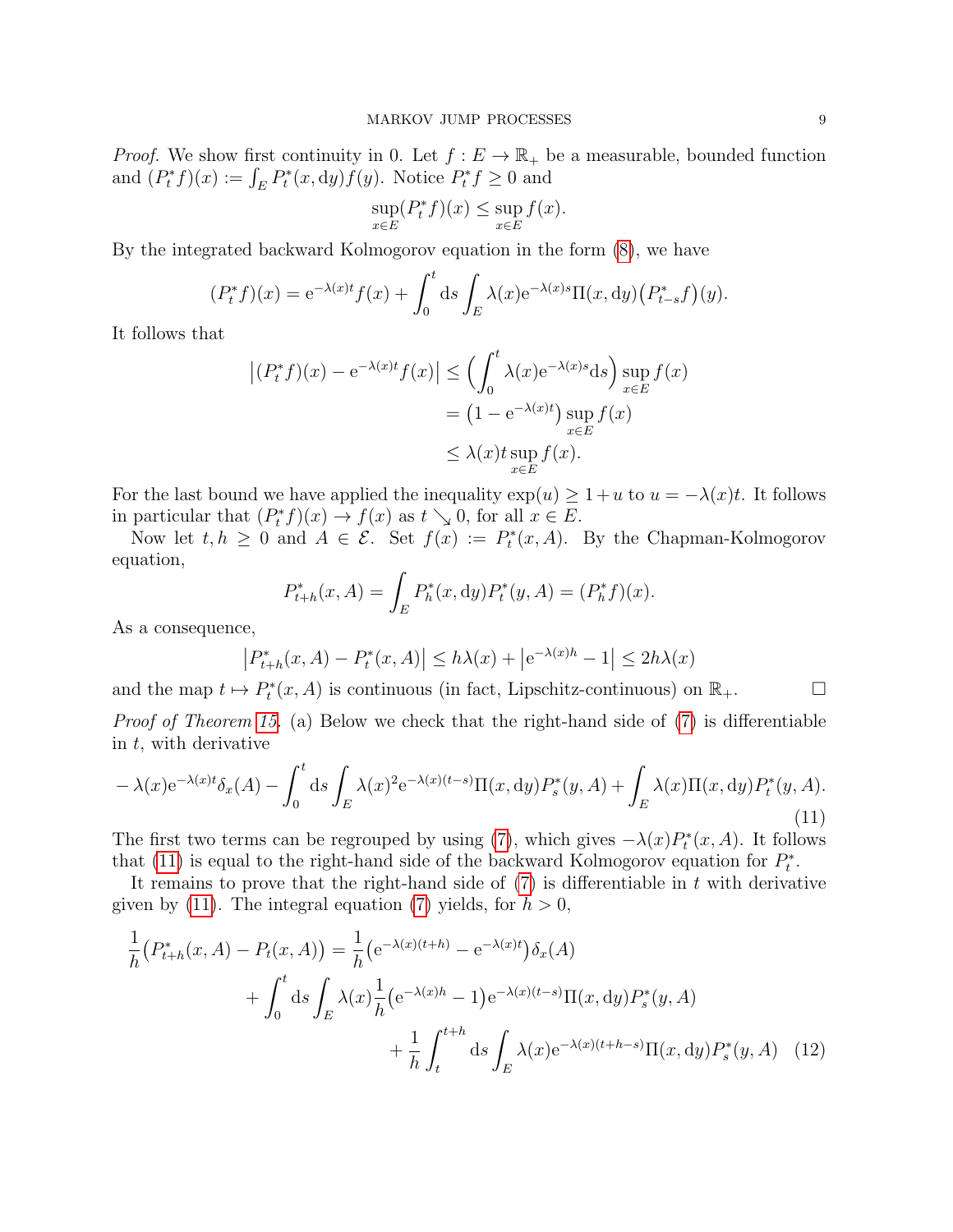#### 10 SABINE JANSEN

The first term on the right-hand side clearly converges to  $-\lambda(x)e^{-\lambda(x)t}\delta_x(A)$  as  $h \searrow 0$ , which is the first term in [\(11\)](#page-8-0). For the second term on the right-hand side of [\(12\)](#page-8-1) we bound

$$
\frac{1}{h} |e^{-\lambda(x)h} - 1| = \frac{1}{h} \int_0^h \lambda(x) e^{-\lambda(x)u} du \le \lambda(x)
$$

and

$$
\int_0^t ds \int_E \lambda(x)^2 e^{-\lambda(x)(t-s)} \Pi(x, dy) P_s^*(y, A) \le t\lambda(x)^2 < \infty.
$$

Dominated convergence therefore allows us to pass to the limit  $h \to 0$  for the middle term on the right-hand side of [\(12\)](#page-8-1), which gives the middle term in [\(11\)](#page-8-0). The last integral in [\(12\)](#page-8-1) is equal to

$$
\lambda(x)e^{-\lambda(x)(t+h)}\int_E \left(\frac{1}{h}\int_t^{t+h} P_s^*(y, A)ds\right) \Pi(x, dy).
$$

The inner integral is bounded by 1 and converges to  $P_t^*(y, A)$ , for each y, because of the continuity of  $t \mapsto P_t^*(x, A)$ . It follows that altogether, the expression converges to last term in  $(11)$ .

Thus we have proven that the limit of the difference quotient  $\frac{1}{h}(P_{t+h}^*(x, A) - P_t^*(x, A))$ as  $h \searrow 0$  exists and is given by [\(11\)](#page-8-0). It is not difficult to check that the right-hand side is a continuous function of t. Thus  $t \mapsto P_t^*(x, A)$  is continuous (by Lemma [16\)](#page-7-3) and has right derivatives everywhere, and the right derivative is a continuous function of  $t$ . It follows from a general lemma (see [\[Sch11,](#page-20-3) Lemma 3.3.2]) that  $t \mapsto P_t^*(x, A)$  is in fact differentiable and the derivative is given by [\(11\)](#page-8-0).

(b)  $(P_t^*)_{t\geq 0}$  is the minimal solution. Let  $(P_t)_{t\geq 0}$  be a solution of the backward Kolmogorov equation. Then  $(P_t)_{t\geq 0}$  also solves the integrated backward Kolmogorov equation,

$$
P_t(x, A) = e^{-\lambda(x)t} \delta_x(A) + \int_0^t ds \int_E \lambda(x) e^{-\lambda(x)s} \Pi(x, dy) P_{t-s}(y, A)
$$

because the equation holds true at  $t = 0$  and the left and right-hand sides have the same derivatives with respect to t. An induction over n yields  $P_t(x, A) \ge P_t^{(n)}$  $t^{(n)}(x, A)$  for all  $n \in \mathbb{N}_0$ , hence  $P_t(x, A) \ge P_t^*(x, A)$ .

(c) Uniqueness if the minimal solution is stochastic. Suppose  $P_t^*(x, E) = 1$  for all  $t \geq 0$ and  $x \in E$ . Let  $(P_t)_{t>0}$  be a solution of the backward Kolmogorov equation. Then  $P_t(x, A) \ge P_t^*(x, A)$  because  $(P_t^*)_{t \ge 0}$  is the minimal solution (by part (b) of the proof). Similarly,  $P_t(x, E \setminus A) \ge P_t^*(x, E \setminus A)$ . Moreover

$$
1 \ge P_t(x, E) = P_t(x, A) + P_t(x, E \setminus A) \ge P_t^*(x, A) + P_t^*(x, E \setminus A) = P_t^*(x, E).
$$

Because of  $P_t^*(x, E)$ , the previous inequalities must be equalities, which is only possible if  $P_t(x, A) = P_t^*(x, A)$ . It follows that  $(P_t)_{t\geq 0}$  is equal to  $(P_t^*)_{t\geq 0}$ .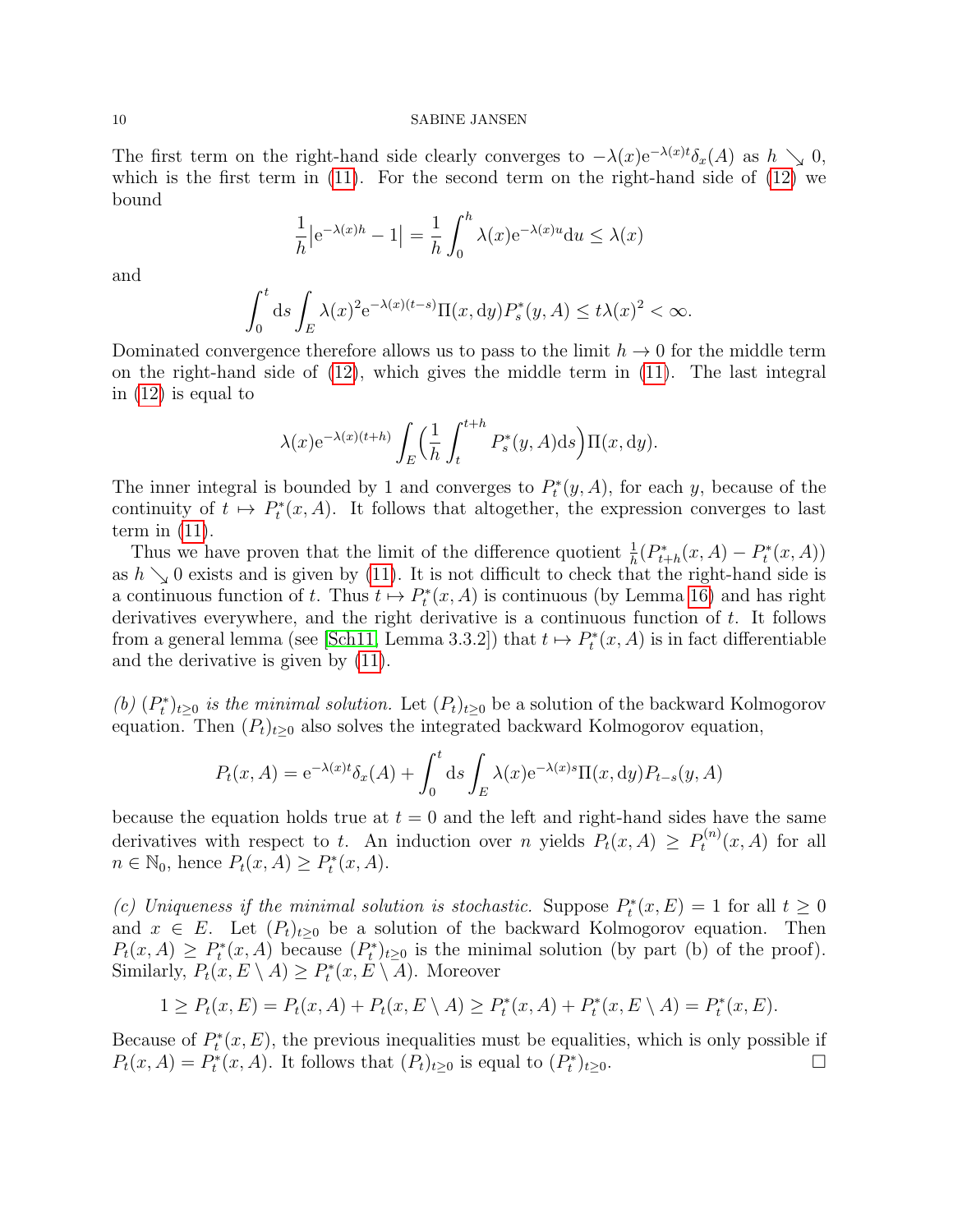2.3.2. Probabilistic interpretation. The relation between the process  $(X_t^{\partial})_{t\geq0}$  from Sec-tion [2.2](#page-4-0) and the sub-Markov kernels  $P_t^{(n)}$  $t_t^{(n)}$ ,  $P_t^*$  from Section [2.3.1](#page-5-1) is summarized by the following lemma. Remember  $\mathbb{P}_x = \mathbb{P}^{\delta_x}$  and  $X_0 = x$ ,  $\mathbb{P}_x$ -a.s.

Lemma 17. We have

$$
P_t^{(n)}(x, A) = \mathbb{P}_x\Big(X_t^{\partial} \in A, \ N_t \le n\Big)
$$

and

$$
P_t^*(x, A) = \mathbb{P}_x\Big(X_t^{\partial} \in A, \ \zeta > t\Big),
$$

for all  $t \geq 0$ ,  $x \in E$ ,  $A \in \mathcal{E}$ , and  $n \in \mathbb{N}$ .

**Proposition 18.** Let  $(\Omega, \mathcal{F}, \mathbb{P}^{\mu})$  and  $(X_t^{\partial})_{t \geq 0}$  be as in Section [2.2.](#page-4-0) The following two conditions are equivalent:

- (i) The process  $(X_t^{\partial})_{t\geq0}$  is non-explosive with respect to  $\mathbb{P}_x$ , for every  $x \in E$ .
- (ii) The minimal solution  $(P_t^*)_{t\geq 0}$  of the backward Kolmogorov equation is stochastic.

**Theorem 19.** If the minimal solution  $(P_t^*)_{t\geq 0}$  is stochastic, then for every  $x \in E$ , the process  $(X_t)_{t>0}$  on  $(\Omega, \mathcal{F}, \mathbb{P}_x)$  defined with the jump-hold construction is a Markov process with state space E and transition function  $(P_t^*)_{t\geq0}$ .

Without the assumption that  $(P_t^*)_{t\geq 0}$  is stochastic, we can still formulate a Markov property. First we extend the sub-Markov transition function  $(P_t^*)_{t\geq0}$  on  $(E,\mathcal{E})$  to a *Markov* transition function  $(P_t^{\partial})_{t\geq0}$  on  $(E_{\partial}, \mathcal{E}_{\partial})$  by asking that for all  $t \geq 0$ 

$$
P_t^{\partial}(x, A) = P_t^*(x, A) \qquad (x \in E, A \in \mathcal{E}),
$$
  
\n
$$
P_t^{\partial}(x, \{\partial\}) = 1 - P_t^*(x, E) \qquad (x \in E),
$$
  
\n
$$
P_t^{\partial}(\partial, \{\partial\}) = 1.
$$

It is easily checked that there is a unique Markov transition function on  $(E_{\partial}, \mathcal{E}_{\partial})$  that satisfies the previous three equations. Then for the process  $(X_t^{\partial})_{t\geq0}$  is a Markov process with state space  $E_{\partial}$  and transition function  $(P_t^{\partial})_{t\geq0}$ . In particular, for all  $x \in E$ ,  $t, h \geq 0$ , and  $A \in \mathcal{E}$ ,

$$
\mathbb{P}_x(X_{t+h}^{\partial} \in A \mid X_s^{\partial}, s \le t) = 1_{\{\zeta > t\}} P_{t+h}^{\partial}(X_t^{\partial}, A) = 1_{\{\zeta > t\}} P_{t+h}^*(X_t^{\partial}, A) \quad \mathbb{P}_x \text{-a.s.}
$$

### <span id="page-10-0"></span>2.4. Reversible measure.

**Proposition 20.** Let  $\mu$  be a probability measure on  $(E, \mathcal{E})$ . Suppose that  $\mu(dx)K(x, dy) =$  $\mu(dy)K(y, dx)$ . Then  $\mu$  is a symmetrizing measure for  $(P_t^*)_{t\geq0}$ , i.e.,

$$
\int_A \mu(\mathrm{d}x) P_t^*(x, B) = \int_B \mu(\mathrm{d}y) P_t^*(y, A)
$$

for all  $A, B \in \mathcal{E}$  and  $t \geq 0$ .

**Corollary 21.** If the probability measure  $\mu$  is a symmetrizing measure for the jump kernel  $K(x, dy)$  and the minimal solution  $(P_t^*)_{t\geq 0}$  is stochastic, then  $\mu$  is a reversible measure, hence also an invariant measure for  $(P_t^*)_{t\geq0}$ .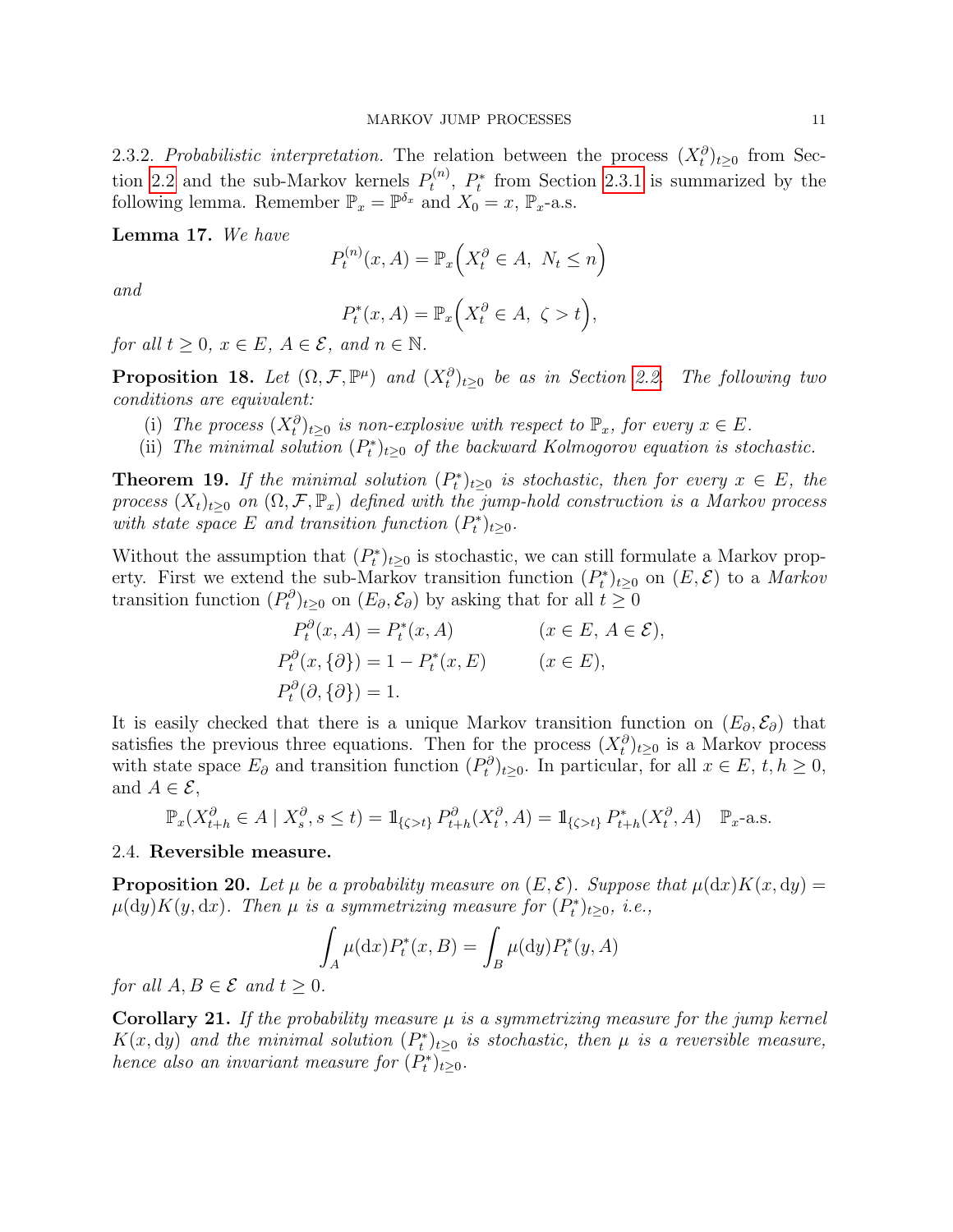#### <span id="page-11-0"></span>12 SABINE JANSEN

### 3. Coupling

Preston's criterion for non-explosion of spatial birth and death processes [\[Pre75\]](#page-20-12) builds on a *coupling* between two processes, a spatial birth and death process  $(\eta_t)_{t>0}$  and a nonspatial birth and death process  $(X_t)_{t>0}$ . "Coupling" roughly means that the processes  $(\eta_t)_{t\geq0}, (X_t)_{t\geq0}$  are defined on a common probability space  $(\Omega, \mathcal{F}, \mathbb{P})$ . One way of trying to get such a coupling is to construct a Markov process  $(\eta_t, X_t)_{t\geq 0}$  with bigger state space  $\mathbb{N}_{<\infty}(\mathbb{X})\times\mathbb{N}_0$  that is such that the component processes  $(\eta_t)_{t\geq0}$ ,  $(X_t)_{t\geq0}$  are spatial and non-spatial birth and jump processes, respectively.

Here we collect some relevant background for such couplings. The general setting is as follows [\[Che86\]](#page-20-13). Let  $(E_1, \mathcal{E}_1)$  and  $(E_2, \mathcal{E}_2)$  be two measurable spaces, and  $(E, \mathcal{E})$  =  $(E_1 \times E_2, \mathcal{E}_1 \otimes \mathcal{E}_2)$  the product space. Let  $K_1$  and  $K_2$  be jump kernels on  $(E_1, \mathcal{E}_1)$  and  $(E_2, \mathcal{E}_2)$  respectively. We look for ways of constructing a process  $(X_t)_{t\geq0} = ((X_{1,t}, X_{2,t}))_{t\geq0}$ with state space E in such a way that the component processes  $(X_{1,t})_{t>0}$  and  $(X_{2,t})_{t>0}$  are jump processes with prescribed jump kernels  $K_1$  and  $K_2$ .

We write  $L_i$  and  $P_{i,t}^*$  for the formal generator and minimal solution of the backward Kolmogorov equations associated with the jump kernel  $K_i$ .

<span id="page-11-1"></span>3.1. Independent processes. The simplest—though often least useful—coupling consists in making the two component processes independent. Let  $\partial$  be an element not contained in E and

$$
(\Omega, \mathcal{F}, (\mathbb{P}_x)_{x \in E}, (X_{1,t}^{\partial})_{t \geq 0}, (X_{2,t}^{\partial})_{t \geq 0})
$$

a tuple consisting of: a measurable space  $(\Omega, \mathcal{F})$ , a family of probability measures  $\mathbb{P}_x$ ,  $x \in E$ , measurable maps  $X_{i,t}^{\partial}$  :  $\Omega \to E_i^{\partial}$ , where  $E_i^{\partial} = E_i \cup \{\partial\}$ . We assume that for each  $x = (x_1, x_2)$ , under  $\mathbb{P}_x$ , the processes  $(X_{1,t}^{\partial})_{t\geq 0}$  and  $(X_{2,t}^{\partial})_{t\geq 0}$  are independent and they are the minimal jump processes with respective kernels  $K_1$  and  $K_2$ , initial values  $x_1$  and  $x_2$ , and cemetery  $\partial$ . Let  $\zeta_1$  and  $\zeta_2$  be the respective lifetimes of the processes and

$$
\zeta := \min(\zeta_1, \zeta_2).
$$

Define

$$
\tilde{X}_t := \left(X_{1,t}^\partial, X_{2,t}^\partial\right) \quad (t \ge 0)
$$

and

$$
X_t^{\partial} := \begin{cases} \tilde{X}_t, & t < \zeta, \\ \partial, & t \ge \zeta. \end{cases}
$$

Notice  $\tilde{X}_t(\omega) = X_t^{\partial}(\omega) \in E$  for all  $t < \zeta(\omega)$  and  $\omega \in \Omega$ . Set

$$
P_t(x, A) := \mathbb{P}_x\big(X_t^{\partial} \in A, \zeta < t\big) \quad (A \in \mathcal{E}).
$$

Then for  $A_1 \subset E_1$  and  $A_2 \subset E_2$ , we have

$$
\mathbb{P}_x\big(X_t^{\partial} \in A, \zeta < t\big) = \mathbb{P}_{(x_1, x_2)}\big(X_{1,t}^{\partial} \in A_1, \, t < \zeta_1\big)\mathbb{P}_{(x_1, x_2)}\big(X_{2,t}^{\partial} \in A_2, \, t < \zeta_2\big)
$$

hence

$$
P_t(x_1, x_2; A_1 \times A_2) = P_{1,t}^*(x_1, A_1) P_{2,t}^*(x_2, A_2).
$$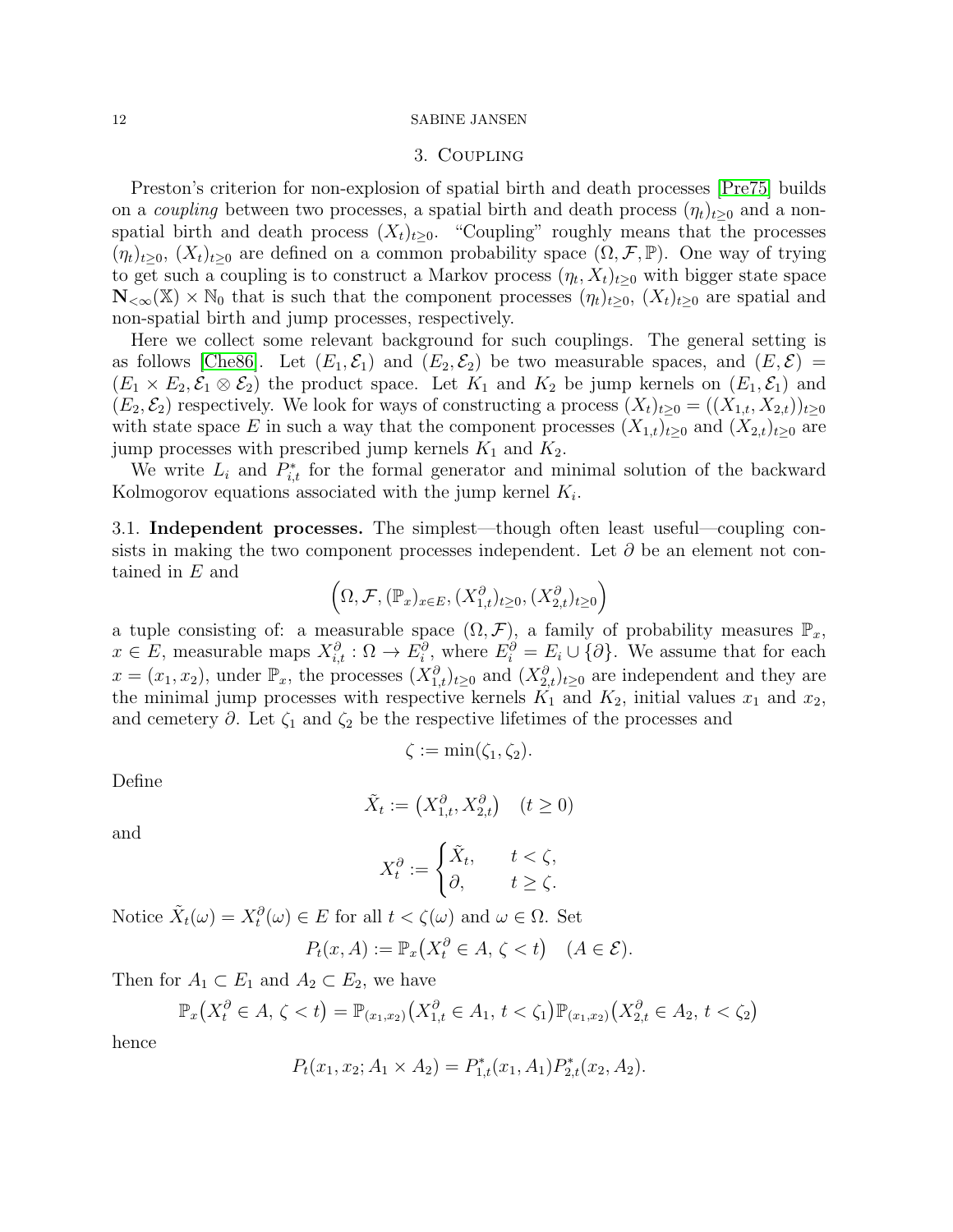Notice that

<span id="page-12-2"></span>
$$
P_t(x_1, x_2; A_1 \times E_2) \le P_{1,t}^*(x_1, A_1), \quad P_t(x_1, x_2; E_1 \times A_2) \le P_{2,t}^*(x_2, A_2)
$$
(13)

and the inequality may be strict. One checks that  $(P_t)_{t\geq0}$  is a sub-Markov transition function on  $(E, \mathcal{E})$ . It solves the backward Kolmogorov equation associated with the jump kernel uniquely defined by

$$
K(x_1, x_2; A_1 \times A_2) := K_1(x_1, A_1) \delta_{x_2}(A_2) + \delta_{x_1}(A_1) K_2(x_2, A_2).
$$

The associated formal generator is

$$
(Lf)(x_1, x_2) = \int_{E_1} K_1(x_1, dy_1) (f(y_1, x_2) - f(x_1, x_2)) + \int_{E_2} K_2(x_2, dy_2) (f(x_1, y_2) - f(x_1, x_2)).
$$

Then  $(P_t)_{t\geq0}$  solves the backward Kolmogorov equation for the jump kernel K.

<span id="page-12-0"></span>3.2. Dependent coupling. More generally, suppose that kernels  $K, K_1$ , and  $K_2$  are given such that the associated generators  $L, L_1, L_2$  satisfy the following condition.

<span id="page-12-1"></span>**Condition 1.** The following holds true for all  $f \in \mathcal{L}^{\infty}(E, \mathcal{E})$ :

- (i) If  $f(x_1, x_2) = f_1(x_1)$  for some  $f_1 \in \mathscr{L}^{\infty}(E_1, \mathcal{E}_1)$  and all  $(x_1, x_2) \in E$ , then  $(Lf)(x_1, x_2) =$  $(L_1f_1)(x_1)$  on E.
- (ii) If  $f(x_1, x_2) = f_1(x_1)$  for some  $f_2 \in \mathcal{L}^{\infty}(E_2, \mathcal{E}_2)$  and all  $(x_1, x_2) \in E$ , then  $(Lf)(x_1, x_2) =$  $(L_2f_2)(x_2)$  on E.

A compact way of writing the condition uses the notation

$$
(f \otimes g)(x_1, x_2) := f(x_1)g(x_2)
$$

and 1 for the constant function 1. Then the condition becomes

$$
L(f_1\otimes \mathbf{1})=(L_1f_1)\otimes \mathbf{1},\quad L(\mathbf{1}\otimes f_2)=\mathbf{1}\otimes (L_2f_2).
$$

Write  $P_t^*$ ,  $P_{i,t}^*$  for the minimal solutions associated with the jump kernels K and  $K_i$ .

<span id="page-12-3"></span>**Theorem 22.** [\[Che86,](#page-20-13) Theorem 13] Suppose that  $(P_t^*)_{t\geq 0}$  is stochastic and that Condi-tion [1](#page-12-1) is satisfied. Then  $(P_{1,t}^*)_{t\geq0}$  and  $(P_{2,t}^*)_{t\geq0}$  are stochastic as well, moreover

$$
P_t^*(x_1, x_2; A_1 \times E_2) = P_{1,t}^*(x_1, A_1), \quad P_t^*(x_1, x_2; E_1 \times A_2) = P_{2,t}^*(x_2, A_2) \tag{14}
$$

for all  $t \geq 0$ ,  $x_1 \in E_1$ ,  $x_2 \in E_2$ ,  $A_1 \in \mathcal{E}_1$ , and  $A_2 \in \mathcal{E}_2$ .

If Condition [1](#page-12-1) is satisfied and  $(P_{1,t}^*)_{t\geq 0}$  and  $(P_{2,t}^*)_{t\geq 0}$  are both stochastic, then  $(P_t^*)_{t\geq 0}$  is stochastic too [\[Che86,](#page-20-13) Theorem 37].

Remark. If  $(P_t^*)_{t\geq0}$  is not stochastic, then in general we can only expect an inequality similar to [\(13\)](#page-12-2).

A variant of the theorem works for sub-Markov jump processes with bounded generator. Let  $K, K_1, K_2$  be as before and  $\tilde{\lambda}: E \to \mathbb{R}_+, \tilde{\lambda}_1: E_1 \to \mathbb{R}_+, \tilde{\lambda}_2: E_2 \to \mathbb{R}_+$  measurable with

$$
\tilde{\lambda}(x) \ge K(x, E), \quad \tilde{\lambda}_1(x_1) \ge K_1(x_1, E_1), \quad \tilde{\lambda}_2(x_2) \ge K_2(x_2, E_2).
$$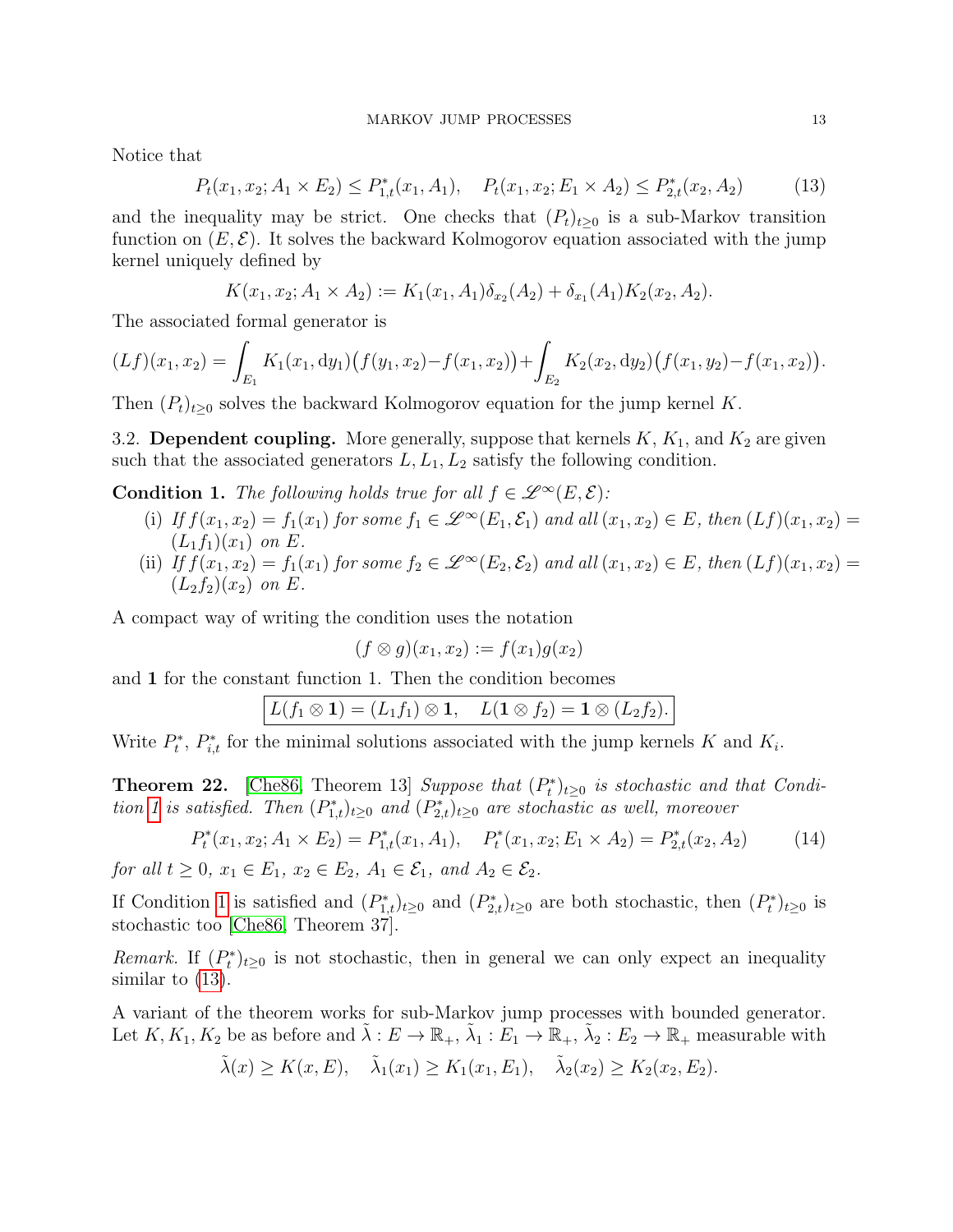Define modified generators

$$
(\tilde{L}f)(x) := -\tilde{\lambda}(x)f(x) + \int_E K(x, \mathrm{d}y)f(y)
$$

similarly  $\tilde{L}_1$ ,  $\tilde{L}_2$ . If the rate  $\tilde{\lambda}(\cdot)$  is bounded, then  $\tilde{P}_t := \exp(t\tilde{L})$  (see Appendix [A.2\)](#page-16-0) is the unique solution of the backward Kolmogorov equation

$$
\frac{\mathrm{d}}{\mathrm{d}t}\tilde{P}_t = \tilde{L}P_t.
$$

Sub-Markov transition functions  $\tilde{P}_{1,t}$  and  $\tilde{P}_{2,t}$  are defined in a similar way.

**Proposition 23.** Suppose that the rates  $\tilde{\lambda}(\cdot)$ ,  $\tilde{\lambda}_1(\cdot)$ ,  $\tilde{\lambda}_2(\cdot)$  are bounded and that  $\tilde{L}$ ,  $\tilde{L}_1$ , and  $\tilde{L}_2$  satisfy Condition [1.](#page-12-1) Then

$$
\tilde{P}_t(x_1, x_2; A_1 \times E_2) = \tilde{P}_{1,t}(x_1, A_1), \quad \tilde{P}_t(x_1, x_2; E_1 \times A_2) = \tilde{P}_{2,t}(x_2, A_2)
$$
(15)

for all  $t \geq 0$ ,  $x_1 \in E_1$ ,  $x_2 \in E_2$ ,  $A_1 \in \mathcal{E}_1$ , and  $A_2 \in \mathcal{E}_2$ .

*Proof.* An induction over k yields  $\tilde{L}^k(f_1 \otimes 1) = (\tilde{L}_1^k f_1) \otimes 1$ , for all  $k \in \mathbb{N}$  and  $f_1 \in$  $\mathscr{L}^{\infty}(E_1,\mathcal{E}_1)$ . It follows that

$$
\tilde{P}_t(f_1\otimes \mathbf{1})=\exp(t\tilde{L})(f_1\otimes \mathbf{1})=(\exp(t\tilde{L}_1)f_1)\otimes \mathbf{1}=(\tilde{P}_{1,t}f_1)\otimes \mathbf{1}.
$$

We apply the equality to  $f_1 = \mathbf{1}_{A_1}$  and evaluate the functions at the variable  $(x_1, x_2)$  and obtain the claim for the first marginal. The proof for the second marginal is similar.  $\square$ 

Let us return to the situation of Theorem [22.](#page-12-3) We drop the <sup>∗</sup> -superscript because the minimal solutions are stochastic. Consider a tuple

$$
\big(\Omega,\mathcal{F},(\mathbb{P}_x)_{x\in E},(X_t)_{t\geq 0}\big)
$$

consisting of a measurable space  $(\Omega, \mathcal{F})$ , probability measures  $\mathbb{P}_x$ , and measurable maps  $X_t: \Omega \to E$  such that under each  $\mathbb{P}_x$ , the process  $(X_t)_{t\geq 0}$  is a jump process with transition function  $(P_t)_{t>0}$ . Write  $X_t = (X_{1,t}, X_{2,t}) \in E_1 \times E_2$ .

**Proposition 24.** Under the conditions of Theorem [22:](#page-12-3) Under each  $\mathbb{P}_{(x_1,x_2)}$ , the component processes  $(X_{1,t})_{t>0}$  and  $(X_{2,t})_{t>0}$  are non-explosive jump processes with jump kernels  $K_1$  and  $K_2$  with initial values  $x_1$  and  $x_2$ .

*Proof.* Fix  $x = (x_1, x_2) \in E$ . Clearly  $X_{1,t}$  is a measurable map from  $\Omega$  to  $E_1$  and  $X_{1,0} = x_1$ ,  $\mathbb{P}_{(x_1,x_2)}$ -almost surely. Let  $t, h \geq 0$  and  $A_1 \in \mathcal{E}_1$ . The tower property of conditional expectations, the Markov property for  $(X_t)_{t\geq0}$ , and Theorem [22](#page-12-3) yield the  $\mathbb{P}_x$ -almost sure equalities

$$
\mathbb{P}_x[X_{1,t+h} \in A_1 \times E | X_{1,s}, s \le t] = \mathbb{E}_x \Big[ \mathbb{E}_x[X_{t+h} \in A_1 \times E | X_s, s \le t] \Big| X_{1,s}, s \le t \Big]
$$
  
\n
$$
= \mathbb{E}_x [P_h(X_t, A_1 \times E) | X_{1,s}, s \le t]
$$
  
\n
$$
= \mathbb{E}_x [P_{1,h}(X_{1,t}, A_1) | X_{1,s}, s \le t]
$$
  
\n
$$
= P_{1,h}(X_{1,t}, A_1).
$$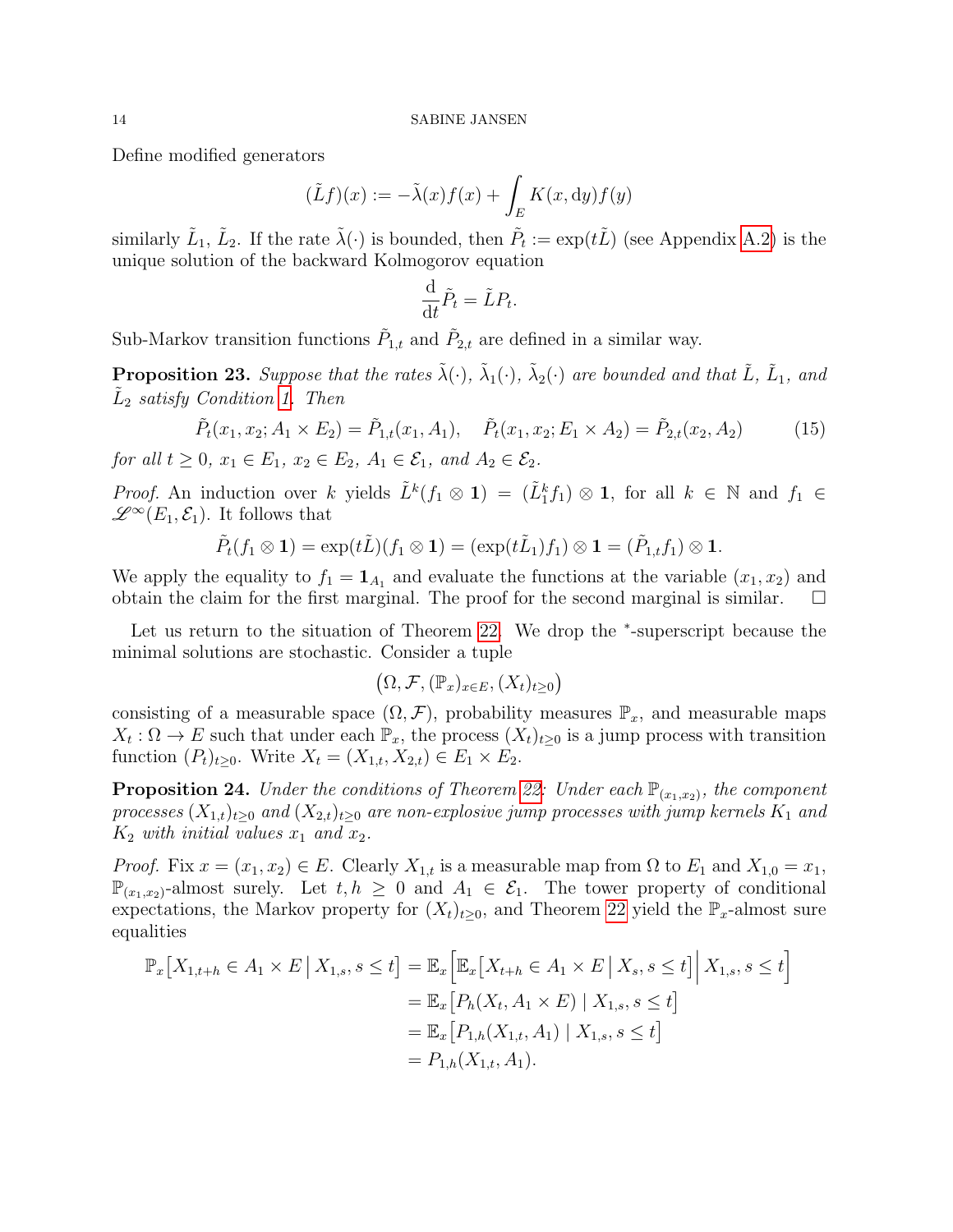Thus  $(X_{1,t})_{t\geq0}$  is a simple Markov process with transition function  $(P_{1,t})_{t\geq0}$ . The proof for the second component  $(X_{2,t})_{t\geq 0}$  is similar.

### 4. TRUNCATION

<span id="page-14-0"></span>Sometimes it is of interest to truncate a jump process and investigate transition functions where a part  $H \subset E$  of the state space is taboo. The motivation is twofold. First, it can be genuinely of interest to investigate the probability

$$
\mathbb{P}_x(X_t^{\partial} \in A, \forall s \le t : X_s^{\partial} \in E \setminus H)
$$

that the process goes from x to A in time time but without ever visiting the taboo set  $H$ . Equivalently, we may look at the process killed upon exiting  $E \setminus H$ ,

$$
Y_t^{\partial} = \begin{cases} X_t^{\partial}, & \forall s \le t : X_s^{\partial} \in E \setminus H, \\ \partial, & \text{else.} \end{cases}
$$

Second, truncation may allow us to deal with processes with bounded generators instead of the orginal process. For example, if  $\sup_{x \in E} K(x, E) = \infty$ , we may set  $H_n := \{x \in E \mid$  $K(x, E) > n$  and ask about processes defined in  $E \setminus H_n$ , and perhaps about convergence as  $n \to \infty$ .

Let K be a jump kernel,  $(P_t^*)_{t\geq 0}$  the minimal solution of the backward Kolmogorov equation, and  $(\Omega, \mathcal{F}, (\mathbb{P}_x)_{x\in E}, (X_t^{\partial})_{t\geq 0})$  the usual associated setup. Working with the jumphold construction, we may assume without loss of generality that all sample paths  $t \mapsto$  $X_t(\omega)$  are piecewise constant. Here we agree to call a map  $x : [0,\infty) \to E$  piecewise constant if for all  $t \geq 0$ , there exists  $h > 0$  such that  $x(\cdot)$  is constant on  $[t, t + h)$ . Fix  $F \in \mathcal{E}$  and equip F with the trace of the  $\sigma$ -algebra  $\mathcal{E}$ . Then for every  $t \geq 0$ , the set

$$
\{\omega \in \Omega \mid \forall s \in [0, t] : X_s^{\partial}(\omega) \in F\} = \{\omega \in \Omega \mid \forall s \in ([0, t) \cap \mathbb{Q}) \cup \{t\} : X_s^{\partial}(\omega) \in F\}
$$

is measurable. For  $x \in F$  and measurable  $A \subset F$ , define

$$
Q_t(x, A) := \mathbb{P}_x(X_t \in A, \forall s \in [0, t] : X_s^{\partial}(\omega) \in F),
$$

the probability of a transition from x to A in time t without ever leaving  $F$ . We may also think of  $Q_t$  as the transition function of a process killed upon exiting F. Remember  $\lambda(x) = K(x, E).$ 

**Proposition 25.**  $(Q_t)_{t\geq0}$  defines a normal sub-Markov transition function on F. It solves the backward Kolmogorov equation

$$
\frac{\mathrm{d}}{\mathrm{d}t}Q_t(x,A) = -\lambda(x)Q_t(x,A) + \int_F K(x,\mathrm{d}y)Q_t(y,A)
$$

for all  $t \geq 0$ ,  $x \in F$ , and measurable  $A \subset F$ .

The proposition is complemented by the following approximation result. Let  $E_n \nearrow E$ ,  $E_n \in \mathcal{E}$ . Let

 $({}^{(n)}P_t(x,A) := \mathbb{P}_x(X_t \in A, \forall s \in [0,t] : X_s^{\partial}(\omega) \in E_n),$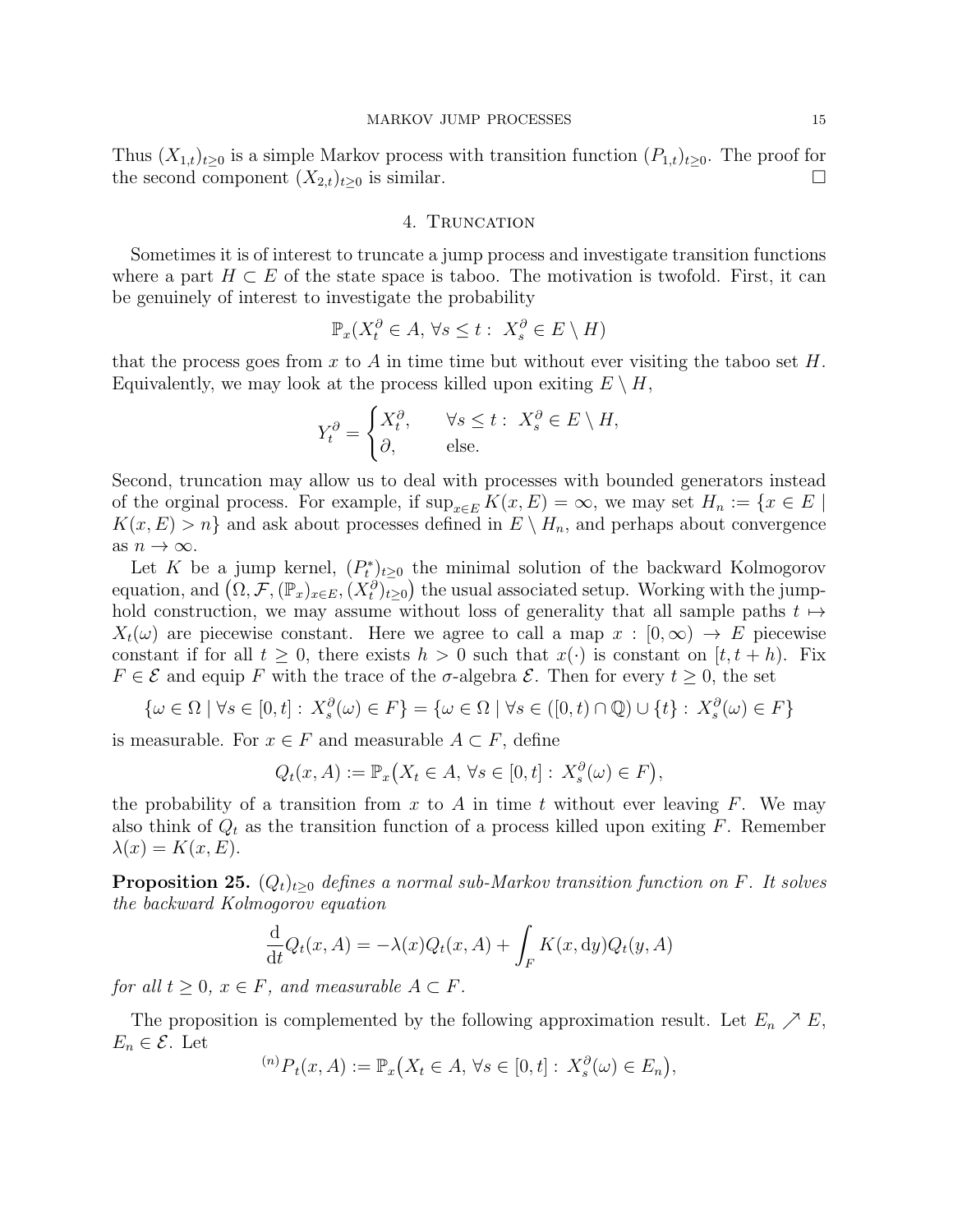Then

$$
\lim_{n \to \infty} {}^{(n)}P_t(x, A) = P_t^*(x, A),
$$

for all  $t \geq 0$ ,  $x \in E$ , and  $A \in \mathcal{E}$ . Choosing  $E_n$  in such a way that  $\sup_{x \in E_n} K(x, E_n) < \infty$ , we see that the minimal solution  $(P_t^*)_{t\geq 0}$  is approximated by the (unique) solutions  $({}^{(n)}P_t)_{t\geq 0}$ of backward equations with bounded generators.

### Appendix A. Functional-analytic aspects

<span id="page-15-1"></span><span id="page-15-0"></span>A.1. **Positivity-preserving contraction semi-group.** Let  $(P_t)_{t\geq0}$  be a normal Markov or sub-Markov transition function on  $(E, \mathcal{E})$ . Then each  $P_t$  induces a linear map from  $\mathscr{L}^{\infty}(E,\mathcal{E})$ , the space of bounded measurable functions, into itself. The linear operator is given by

$$
(P_t f)(x) := \int_E P_t(x, dy) f(y).
$$

By a slight abuse of notation we use the same letter  $P_t$  for the kernel and for the operator  $P_t: \mathscr{L}^\infty(E,\mathcal{E}) \to \mathscr{L}^\infty(E,\mathcal{E})$ . We write 1 for the constant function that is everywhere equal to 1.

<span id="page-15-2"></span>**Proposition 26.** Let  $(P_t)_{t>0}$  be a normal Markov or sub-Markov transition function on  $(E, \mathcal{E})$ . Then the associated family of operators in  $\mathscr{L}^{\infty}(E, \mathcal{E})$  satisfies the following:

- (a)  $P_{t+s}f = P_tP_s f$  for all  $s,t \geq 0$  and all  $f \in \mathscr{L}^{\infty}(E,\mathcal{E})$ .
- (b)  $P_0 f = f$ , for all  $f \in \mathscr{L}^{\infty}(E, \mathcal{E})$ .
- (c) If  $0 \le f \le 1$  pointwise on E, then also  $0 \le P_t f \le 1$  pointwise on E.
- (d) Let  $(f_n)_{n\in\mathbb{N}}$  be a sequence in  $\mathscr{L}^{\infty}(E,\mathcal{E})$  and  $f \in \mathscr{L}^{\infty}(E,\mathcal{E})$ . Then, if  $f_n \nearrow f$ pointwise on E, then also  $P_t f_n \nearrow P_t f$  pointwise on E, for all  $t \geq 0$ .

Moreover  $(P_t)_{t>0}$  is Markov if and only if  $P_t \mathbf{1} = \mathbf{1}$  for all  $t \geq 0$ .

Item (a) says that  $(P_t)_{t>0}$  defines a *semi-group* on E, it is inherited from the Chapman-Kolmogorov equations. Item (c) implies in particular that  $(P_t)_{t\geq0}$  is positivity-preserving, i.e., it maps non-negative functions to non-negative functions. Moreover, item (c) implies the inequality

$$
\sup_{x \in E} |(P_t f)(x)| \le \sup_{x \in E} |f(x)|
$$

for all  $f \in \mathscr{L}^{\infty}(E, \mathcal{E})$ . As a consequence, each  $P_t$  defines a bounded linear operator in the Banach space  $\mathscr{L}^{\infty}(E,\mathcal{E})$  of bounded functions equipped with the supremum norm

$$
||f||_{\infty} := \sup_{x \in E} |f(x)|
$$

moreover the operator norm is smaller or equal to 1: the family  $(P_t)_{t>0}$  is a *contraction* semi-group. It follows automatically that each  $P_t$  is continuous with respect to uniform convergence. Item (d) of the proposition says that in addition, each  $P_t$  is continuous with respect to pointwise monotone convergence of uniformly bounded, non-negative sequences.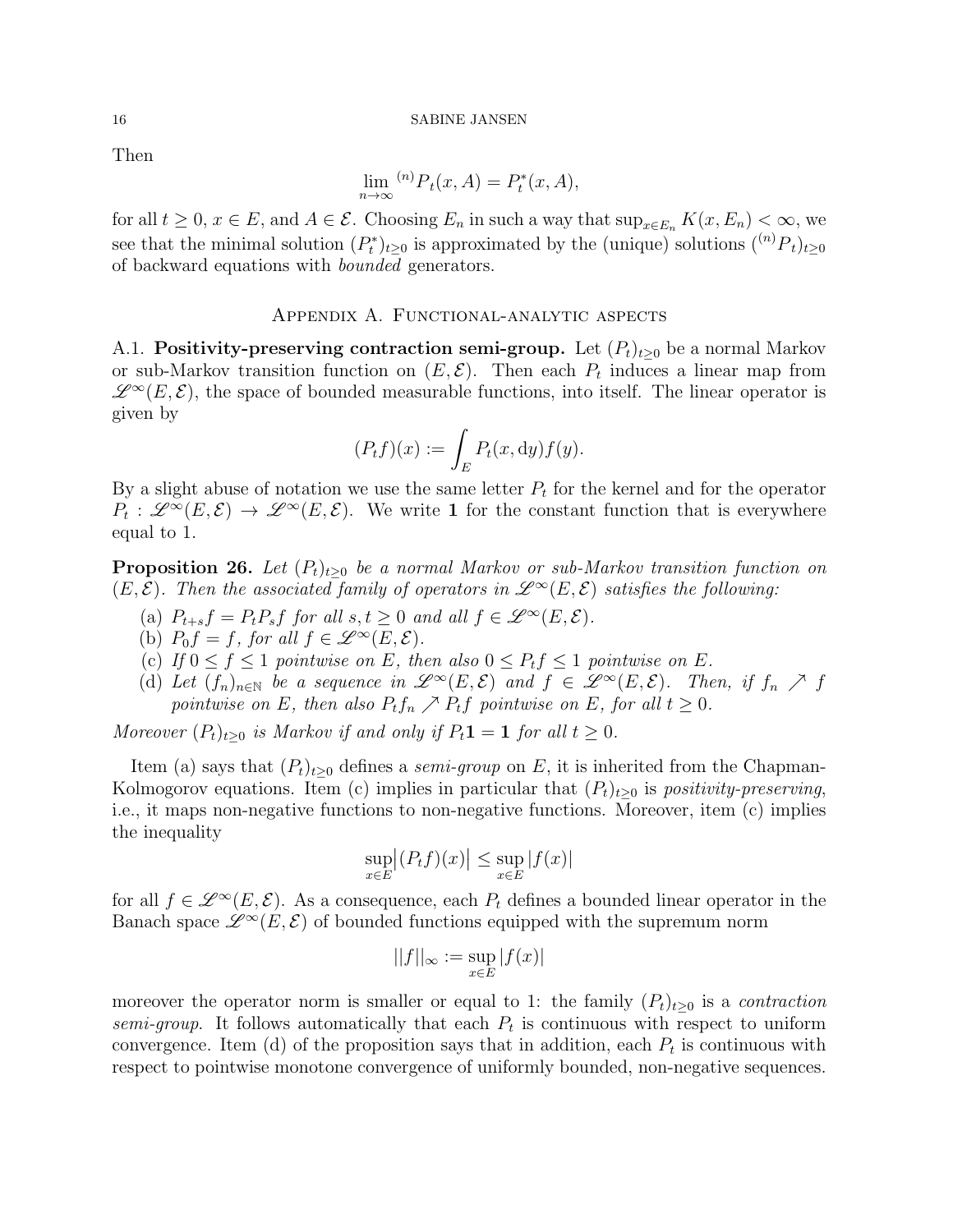Remark (Daniell-Stone theorem). Conversely, if  $(P_t)_{t\geq0}$  is a family of linear operators in  $\mathscr{L}^{\infty}(E,\mathcal{E})$ —a priori not necessarily given by a family of kernels—satisfying the items (a)-(d) from Proposition [26,](#page-15-2) then there exists a uniquely defined associated sub-Markov transition function. Here property (d) is very important. In combination with the Daniell-Stone *theorem*<sup>[2](#page-16-1)</sup> [\[Bau68,](#page-20-14) Chapter VII.39] from measure theory, it allows to prove the existence of a measure  $P_t(x, dy)$  such that  $(P_t f)(x) = \int_E P_t(x, dy) f(y)$ .

<span id="page-16-0"></span>A.2. Semi-groups with bounded generator. Dyson expansion. Suppose that the jump kernel  $K$  is such that

$$
\sup_{x \in E} \lambda(x) = \sup_{x \in E} K(x, E) =: C < \infty
$$

(remember  $\lambda(x) = K(x, E)$ ). Set  $(Kf)(x) := \int_E K(x, dy) f(y)$ . Then for all  $f \in \mathscr{L}^{\infty}(E, \mathcal{E})$ ,  $||Kf||_{\infty} \leq \sup$ x∈E  $\lambda(x)||f||_{\infty} = C||f||_{\infty},$ 

hence K defines a bounded linear operator in  $\mathscr{L}^{\infty}(E,\mathcal{E})$ , which by a slight abuse of notation is designated with the same letter as the kernel  $K$ . Similarly,

$$
(Lf)(x) := \int_{E} K(x, dy) \big( f(y) - f(x) \big)
$$

defines a bounded operator  $L : \mathscr{L}^\infty(E, \mathcal{E}) \to \mathscr{L}^\infty(E, \mathcal{E})$ . As a consequence, the exponential series

$$
\exp(tL) = 1 + \sum_{n=1}^{\infty} \frac{t^n}{n!} L^n
$$

converges in operator norm. This suggests to use

$$
P_t := \exp(tL)
$$

instead of the backward Kolmogorov equation in order to define a transition function. We shall see that  $(P_t)_{t\geq0}$  is actually exactly the semi-group associated with the minimal solution, moreover, the minimal solution is stochastic.

Let us pretend that we do not know anything about the minimal solution and examine  $P_t = \exp(tL)$  as an object in its own right, as an alternative to what we did earlier. Clearly  $P_0f = f$  and  $P_{t+s}f = P_tP_sf$  for all  $s, t \geq 0$  and  $f \in \mathscr{L}^{\infty}(E, \mathcal{E})$ , i.e., we definitely have a semi-group. It is less immediate, however, that  $P_t$  is positivity-preserving. Indeed even when f is non-negative, because of the subtractions,  $Lf$  in general will not be non-negative and neither will  $L^n f$ , so a priori there seems to be no reason why the exponential series for  $\exp(tL)f$  should yield a non-negative function.

The only reasonable way out is not to expand the negative part. Let  $M_{\lambda}$  be the multiplication operator

$$
(M_{\lambda}f)(x) := \lambda(x)f(x).
$$

<span id="page-16-1"></span><sup>&</sup>lt;sup>2</sup>The theorem deals with the following question: If  $I : \mathscr{F} \to \mathbb{R}$  is a linear map on a vector space of real-valued functions  $\mathscr{F} \subset \{f \mid f : E \to \mathbb{R}\}$ , can we find a  $\sigma$ -algebra  $\mathscr{E}$  on E and a measure  $\mu$  on  $(E, \mathscr{E})$ such that (i) every  $f \in \mathscr{F}$  is measurable with respect to  $\mathscr E$  (and the Borel  $\sigma$ -algebra on R), and (ii)  $I(f) = \int_E f d\mu$  for all  $f \in \mathcal{F}$ ? Is the measure unique?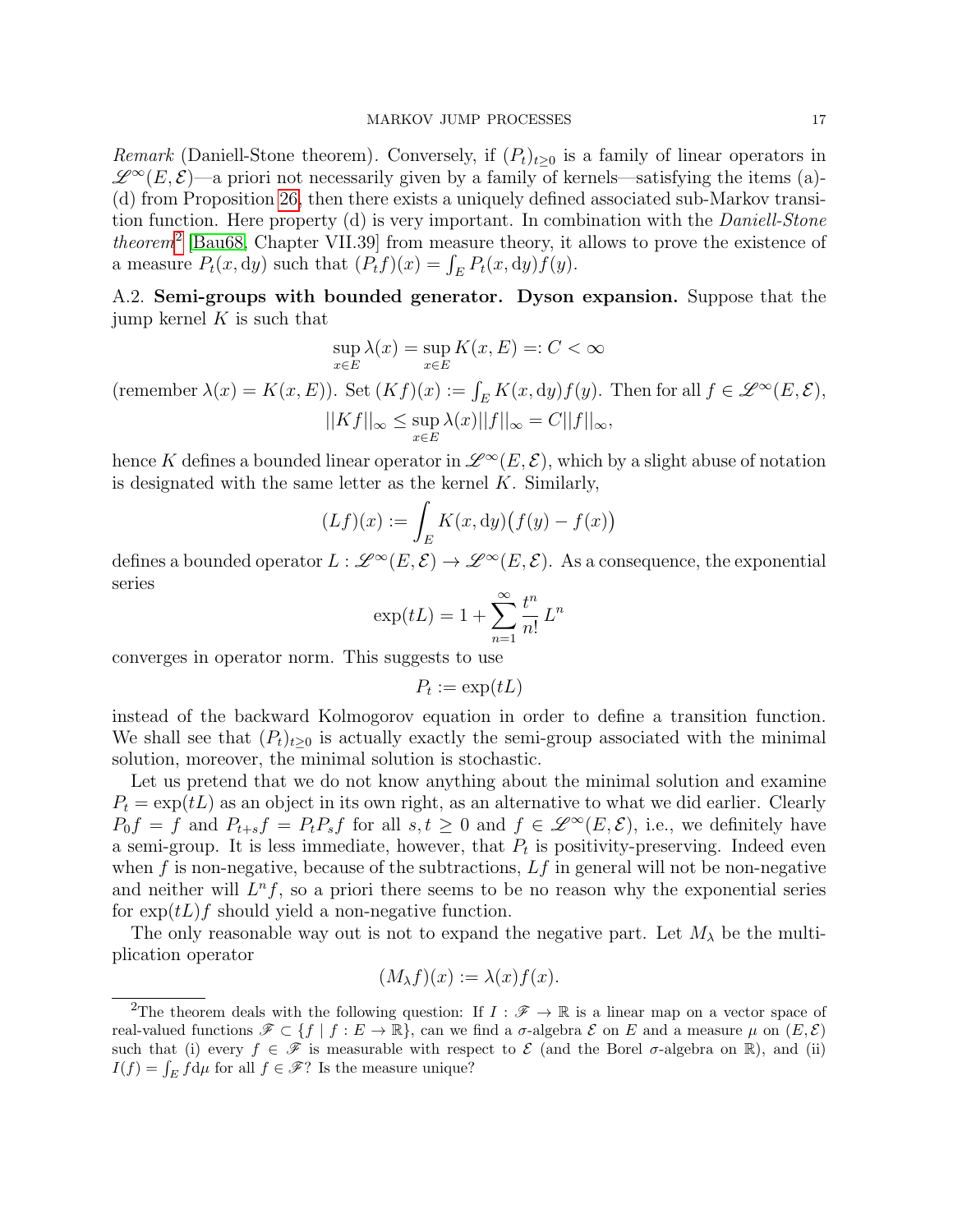Notice

$$
(Lf)(x) = \int_{E} K(x, dy) f(y) - \lambda(x) f(x)
$$

hence

 $L = K - M_{\lambda}$ .

If the function  $\lambda(x)$  is constant, then  $M_{\lambda}$  is a scalar multiple of the identity operator, therefore  $KM_{\lambda} = M_{\lambda}K$  and  $P_t = \exp(tL) = \exp(-tM_{\lambda}) \exp(tK)$ , which can be used to prove that  $P_t$  is indeed positivity-preserving.

In general, however,  $M_{\lambda}$  and K do not commute. But the following observation is useful: we have

$$
\frac{\mathrm{d}}{\mathrm{d}t}e^{tM_{\lambda}}e^{tL} = e^{tM_{\lambda}}(M_{\lambda} + L)e^{tL} = e^{tM_{\lambda}}Ke^{tL}.
$$

Set

$$
A(t) := e^{tM_{\lambda}}e^{tL} = e^{tM_{\lambda}}P_t, \quad K(t) := e^{tM_{\lambda}}Ke^{-tM_{\lambda}}
$$

then

$$
\frac{\mathrm{d}}{\mathrm{d}t}A(t) = K(t)A(t), \quad A(0) = \exp(0) = \mathrm{id}.
$$

Following the standard procedure for proving the existence of a solution to ordinary differential equations, we can write down the associated integral equation, interpret the integral equation as a fixed point problem, and then try a Picard iteration. Thus

<span id="page-17-1"></span>
$$
A(t) = \mathrm{id} + \int_0^t K(s)A(s)ds.
$$
 (16)

Multiplying with the operator  $\exp(-tM_\lambda)$  from the left and inserting the definitions of  $A(\cdot)$ and  $K(\cdot)$ , we obtain

$$
P_t = e^{-tM_\lambda} + \int_0^t e^{-(t-s)M_\lambda} K P_s \mathrm{d}s. \tag{17}
$$

This is precisely the integrated backward Kolmogorov equation from Proposition [13,](#page-7-4) written in a more functional-analytic way. The associated Picard iteration reads

$$
P_t^{(0)} := e^{-tM_\lambda}, \quad P_t^{(n+1)} = e^{-tM_\lambda} + \int_0^t e^{-(t-s)M_\lambda} K P_s^{(n)} ds,
$$
\n(18)

which is the recurrence relation from Lemma [9.](#page-6-2)

<span id="page-17-0"></span>**Lemma 27.** If  $\sup_{x \in E} \lambda(x) = \sup_{x \in E} K(x, E) < \infty$ , then for each  $t \geq 0$ , the sequence  $(P_t^{(n)}$  $(t^{(n)}_t)_{n\in\mathbb{N}_0}$  converges to  $P_t = \exp(tL)$  in operator norm, i.e., there is a sequnce  $(\varepsilon_n(t))_{n\in\mathbb{N}_0}$ such that  $\lim_{n\to\infty} \varepsilon_n(t) = 0$  and

$$
||P_t^{(n)}f - P_tf||_{\infty} \leq \varepsilon_n(t) ||f||_{\infty} \qquad \big(f \in \mathscr{L}^{\infty}(E, \mathcal{E})\big).
$$

The proof is similar to existence proofs for ordinary differential equations.

**Proposition 28.** If  $\sup_{x \in E} \lambda(x) = \sup_{x \in E} K(x, E) < \infty$ , then the family of operators  $(P_t)_{t\geq0} = (\exp(tL))_{t\geq0}$  satisfies the properties (a), (b), (c) and (d) from Proposition [26,](#page-15-2) moreover  $P_t \mathbf{1} = \mathbf{1}$  for all  $t \geq 0$ .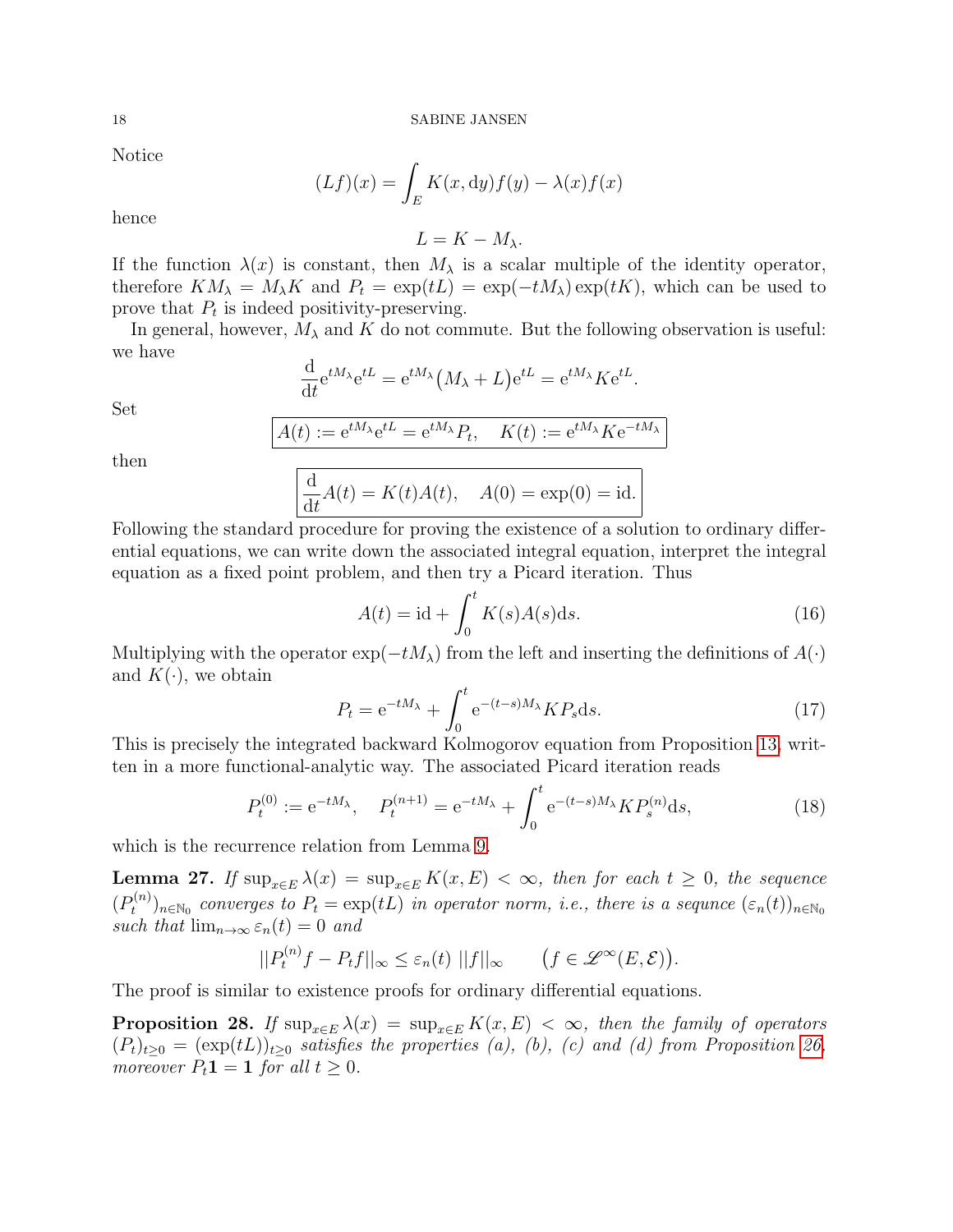*Proof.* The semigroup property  $P_{t+s} = P_t P_s$  and the initial value  $P_0 = id$  follow from properties of the exponential. This proves (a) and (b). The constant function 1 satisfies

$$
(L1)(x) = \int_{E} K(x, dy)(1 - 1) = 0 \qquad (x \in E),
$$

therefore

$$
P_t \mathbf{1} = \exp(tL)\mathbf{1} = \mathbf{1} + \sum_{n=1}^{\infty} \frac{t^n}{n!} L^n \mathbf{1} = \mathbf{1}
$$

for all  $t \geq 0$ . For (c), let  $f \in \mathcal{L}^{\infty}(E, \mathcal{E})$  be such that  $0 \leq f \leq 1$  pointwise on E. Then  $0 \le P_t^{(n)} f \le 1$  for all  $t \ge 0$ ,  $n \in \mathbb{N}_0$ . Indeed this is clearly true for  $n = 0$ ; and if it is true for  $n$ , then

$$
(P_t^{(n+1)}f)(x) = e^{-\lambda(x)t} + \int_0^t e^{-(t-s)\lambda(x)} \left( \int_E K(x, dy) (P_t^{(n)} f)(x) \right) ds
$$
  
\n
$$
\leq e^{-\lambda(x)t} + \int_0^t e^{-(t-s)\lambda(x)} \lambda(x) ds
$$
  
\n
$$
= e^{-\lambda(x)t} + (1 - e^{-\lambda(x)t})
$$
  
\n
$$
= 1.
$$

Similarly,  $P_t^{n+1} f \geq 0$ . Thus  $0 \leq P_t^{(n+1)} f \leq 1$ . This completes the inductive proof of the claim. By Lemma [27,](#page-17-0)  $P_t^{(n)}f \to P_tf$  uniformly on E, therefore we also have  $0 \le P_tf \le 1$ . This proves (c).

For the continuity with respect to pointwise convergence of monotone increasing sequences, let  $(f_k)_{k\in\mathbb{N}}$  be bounded non-negative functions with  $f_k \nearrow f \in \mathscr{L}^\infty(E,\mathcal{E})$ . An induction over *n* shows that  $P_t^{(n)} f_k \nearrow P_t^{(n)} f$  as  $k \to \infty$ , for each  $n \in \mathbb{N}_0$ . The pointwise convergence  $P_t f_k \to P_t f$  then follows from Lemma [27](#page-17-0) and an  $\varepsilon/3$ -argument based on the bound

$$
\begin{aligned} \left| (P_t f_k)(x) - (P_t f)(x) \right| \\ &\leq ||P_t f_k - P_t^{(n)} f_k||_{\infty} + |(P_t^{(n)} f_k)(x) - (P_t^{(n)} f)(x)| + ||P_t f - P_t^{(n)} f||_{\infty} \\ &\leq 2\varepsilon_n(t) \, ||f||_{\infty} + |(P_t^{(n)} f_k)(x) - (P_t^{(n)} f)(x)| \end{aligned}
$$

with  $\varepsilon_n(t)$  as in Lemma [27.](#page-17-0) The pointwise convergence is monotone because  $f_k \leq f_{k+1}$ implies  $f_{k+1} - f_k \ge 0$  hence  $P_t(f_{k+1} - f_k) \ge 0$  and  $P_t f_k \le P_t f_{k+1}$ . This proves (d). □

It follows from the Daniell-Stone theorem [\[Bau68,](#page-20-14) Chapter VII.39] that the semi-group  $(P_t)_{t\geq0}$  is associated with a sub-Markov transition function, i.e., there exists a family of kernels  $P_t(x, dy)$  such that  $(P_t f)(x) = \int_E P_t(x, dy) f(y)$  for all  $t \geq 0$ ,  $f \in \mathscr{L}^{\infty}(E, \mathcal{E})$ , and  $x \in E$ , and the kernels form a sub-Markov transition function. Because of  $P_t \mathbf{1} = \mathbf{1}$  and  $P_t(x, E) = (P_t \mathbf{1})(x) = 1$ , we are in fact dealing with a (Markov) transition function. In addition, the operator-valued differential equation  $\frac{d}{dt}P_t = LP_t$  (differentiability in operator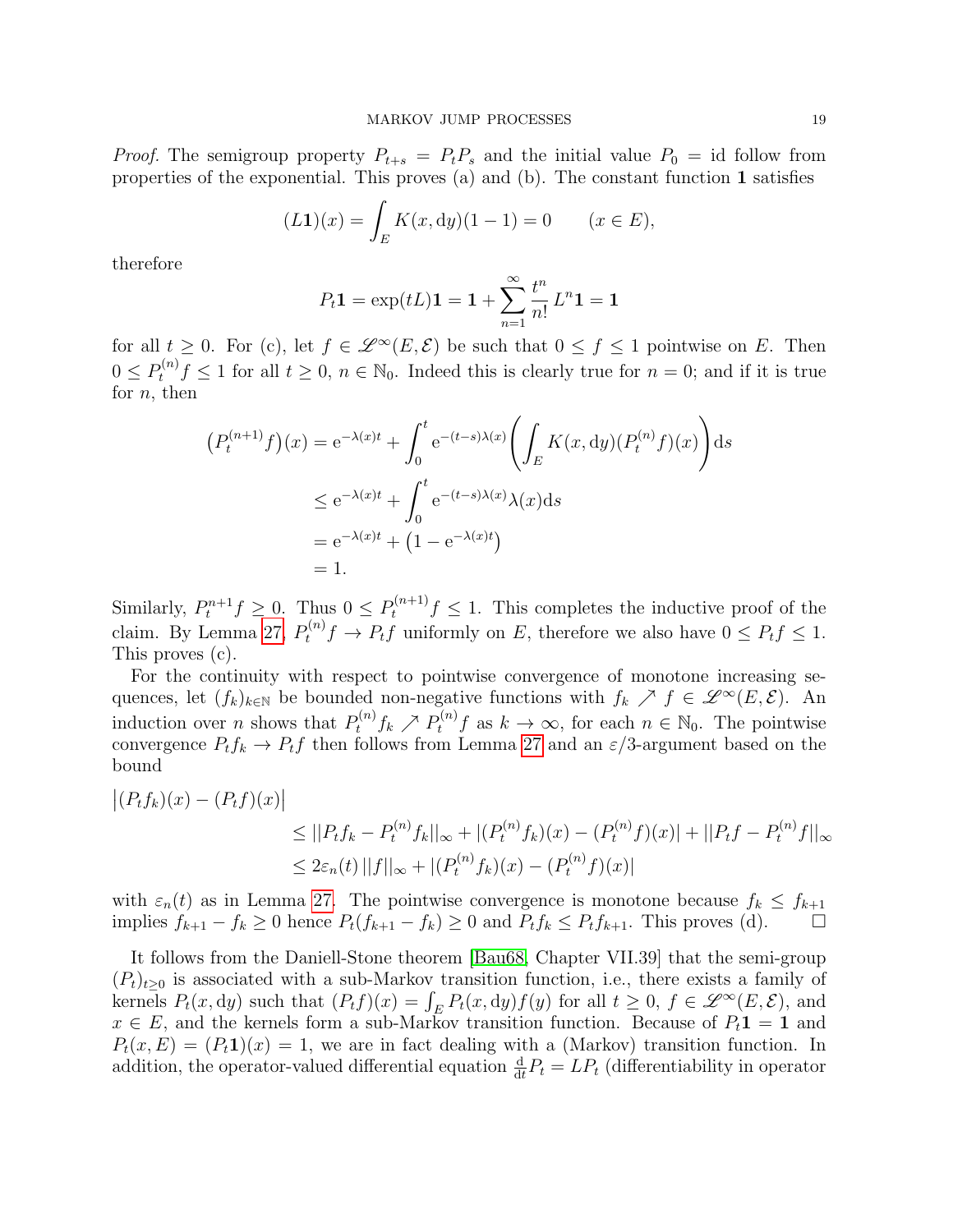#### 20 SABINE JANSEN

norm), which follows from the properties of the exponential of bounded operators, implies that the associated transition function satisfies the backward Kolmogorov equation.

Lemma [27](#page-17-0) implies that the transition function associated with the exponential  $(\exp(tL))_{t>0}$ is in fact equal to the family  $(P_t^*)_{t\geq 0}$  defined in Section [2.3.](#page-5-0) We have just checked that it is stochastic. The following proposition summarizes the relation between the functionalanalytic approach for bounded jump kernels and the previous analytic approach to the backward Kolmogorov equation.

**Proposition 29.** If  $\sup_{x \in E} \lambda(x) = \sup_{x \in E} K(x, E) < \infty$ , then the minimal solution  $(P_t^*)_{t\geq0}$  of the backward Kolmogorov equations is stochastic and it is the unique solution, moreover

$$
P_t^*(x, A) = (e^{tL} 1\!\!1_A)(x)
$$

for all  $t \geq 0$ ,  $x \in E$ , and  $A \in \mathcal{E}$ .

Remark (Dyson series and time-ordered exponential). We could also have written down a fixed point iteration starting from Eq. [\(16\)](#page-17-1). The analogue of Lemma [27](#page-17-0) for the operators  $A(t)$  and  $K(t)$ , together with a representation similar to Eq. [\(5\)](#page-6-0), yields

<span id="page-19-1"></span>
$$
A(t) = \mathrm{id} + \sum_{n=1}^{\infty} \int_{0 \le t_1 < \dots < t_n \le t} K(t_1) \dotsm K(t_n) \mathrm{d}t_1 \dotsm \mathrm{d}t_n. \tag{19}
$$

Physicists like to rewrite this series, with some abuse of notation, as follows. For  $t_1, \ldots, t_n \in$ [0, t], let  $\sigma \in \mathfrak{S}_n$  be a permutation such that  $t_{\sigma(1)} \leq \cdots \leq t_{\sigma(n)}$ . Write

 $\mathcal{T}[K(t_1)\cdots K(t_n)] := K(t_{\sigma(1)})\cdots K(t_{\sigma(n)})$ 

and think of  $\mathcal T$  as a time-ordering "operator". The notation is extended to integrals by

$$
\mathcal{T}\Bigl[\int_{[0,t]^n}K(t_1)\cdots K(t_n)\mathrm{d} t_1\cdots \mathrm{d} t_n\Bigr]:=\int_{[0,t]^n}\mathcal{T}\bigl[K(t_1)\cdots K(t_n)\bigr]\mathrm{d} t_1\cdots \mathrm{d} t_n.
$$

Then

$$
A(t) = \mathrm{id} + \sum_{n=1}^{\infty} \frac{1}{n!} \mathcal{T} \Big[ \int_{[0,t]^n} K(t_1) \cdots K(t_n) \mathrm{d}t_1 \cdots \mathrm{d}t_n \Big]
$$
(20)

$$
=:\mathcal{T}\Bigl[\exp\Bigl(\int_0^t K(s)ds\Bigr)\Bigr].\hspace{1.5cm}(21)
$$

The last expression is sometimes referred to as time-ordered exponential, the series [\(20\)](#page-19-0) and [\(19\)](#page-19-1) as Dyson series or Dyson expansion, compare [\[RS75,](#page-20-15) Section X.12]. The timeordered exponential connects to formulas for ordinary differential equations for real-valued functions. Indeed under mild regularity conditions on  $k(t)$  the solution of the initial value problem for real-valued functions

<span id="page-19-0"></span>
$$
a'(t) = k(t)a(t), \qquad a(0) = 1
$$

is given by

<span id="page-19-2"></span>
$$
a(t) = \exp\left(\int_0^t k(s) \mathrm{d}s\right).
$$